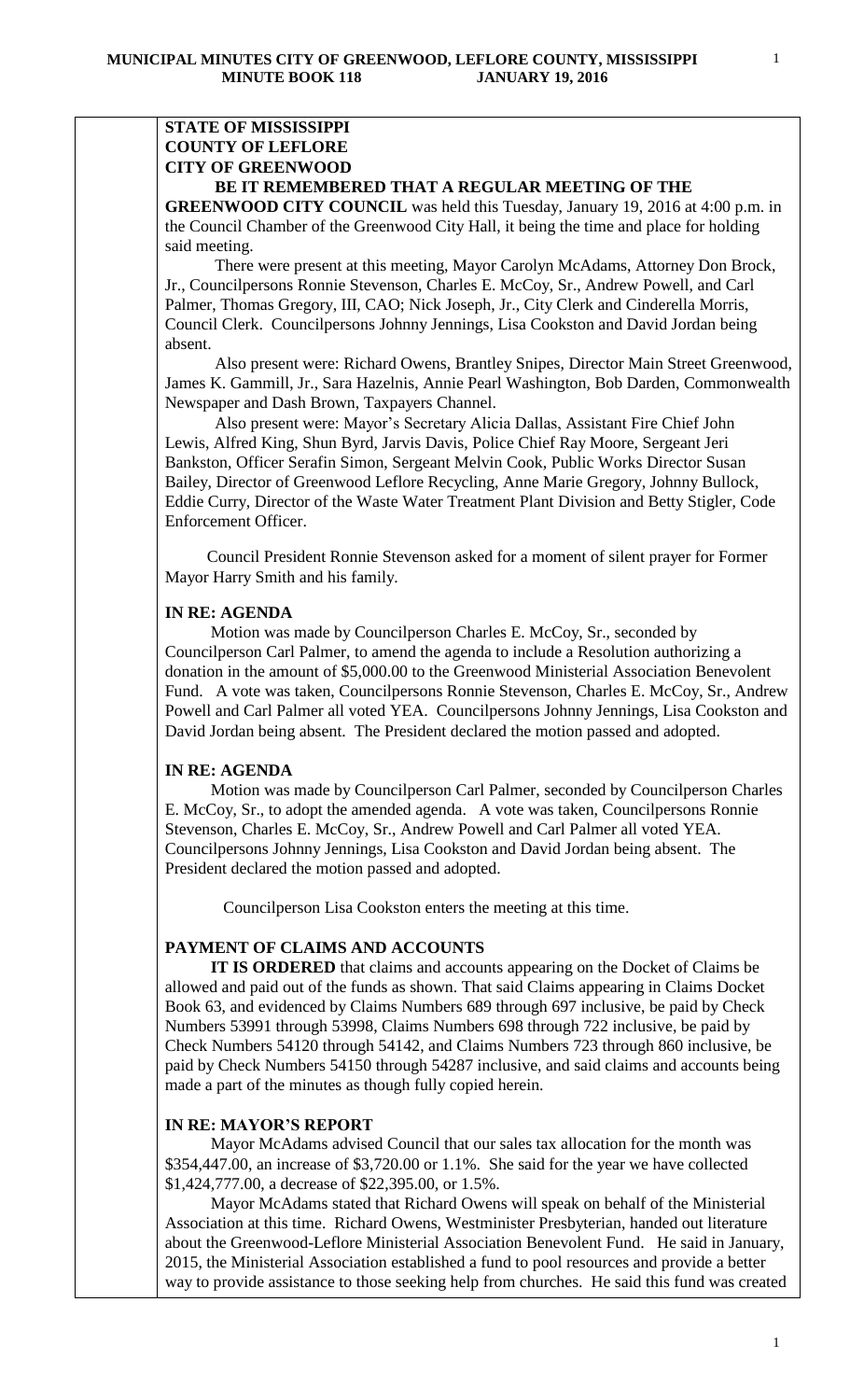with funds from the Hope Shelter and from giving from areas churches. He said Immaculate Heart of Mary, St. Francis, First Presbyterian, North Greenwood Baptist, St. John's Methodist and Westminister Presbyterian donated to the fund in 2015 and that he expects more churches to donate in 2016. He said the Benevolence Fund has helped over 225 families and that it can provide immediate assistance for immediate needs. He asked for assistance from the city. Mayor McAdams said on yesterday that Martin Luther King Day was celebrated. She said it is fitting to donate to the benevolence fund. She quoted a quote from Dr. Martin Luther King Jr. "Life's most persistent and urgent question is: What are you doing for others?" Council President Stevenson stated that every church in Greenwood should be involved in the Greenwood-Leflore Ministerial Association Benevolent Fund.

 Motion was made by Councilperson Lisa Cookston, seconded by Councilperson Carl Palmer, to amend the Resolution authorizing a donation in the amount of \$5,000.00 to the Greenwood Ministerial Association Benevolent Fund to state that the sum of \$5,000.00 would come out of the municipal contingency fund. A vote was taken, Councilpersons Lisa Cookston, Ronnie Stevenson, Charles E. McCoy, Sr., Andrew Powell and Carl Palmer all voted YEA. Councilpersons Johnny Jennings and David Jordan being absent. The President declared the motion passed and adopted.

## **RESOLUTION AUTHORIZING A DONATION IN THE AMOUNT OF \$5,000.00 TO THE GREENWOOD MINISTERIAL ASSOCIATION BENEVOLENT FUND - Adopted Unanimously**

 Mayor McAdams recognized the employees of the month for January. Assistant Fire Chief John Lewis presented a Certificate of Appreciation to Lieutenant Shun Byrd. Public Works Director Susan Bailey said Eddie Curry will present the employee of the month. Eddie Curry, Director of the Waste Water Treatment Plant Division presented a Certificate of Appreciation to Johnny Bullock. Police Chief Ray Moore presented a Certificate of Appreciation to Sergeant Jeri Bankston. Mayor McAdams congratulated each recipient.

## **IN RE: PUBLIC AGENDA**

 James Ken Gammill addressed the Council regarding bringing a Balloon Classic to Greenwood. He said he and David Elmore had decided to reintroduce the event to the city. He handed out some information and explained his plans. He said the Greenwood Balloon and Music Festival will be a three day family friendly event, June 16, 17, and 18 held in Whittington Park. He said he had secured park approval and the entertainment. He said his insurance binder is in order. He said a press release is schedule for tomorrow in Whittington Park at 9:00 a.m. where the girl band Southern Halo will be performing. He thanked the city for the park and asked everyone to come out to the press release. He asked the city to be a presenting sponsor for the balloon festival at a cost of \$5,000 to \$10,000 which would include a tent by the stage. Mayor McAdams said she had talk to Gammill. She said that the city could do in-kind services for the festival but could not give direct monetary support.

 Anne Marie Gregory introduced Sara Hazelnis, FoodCorp Service member, to the Council. Sara Hazelnis said she teaches two days a week at Threadgill Elementary School educating students about gardening and healthy food choices. She briefed Council on the activities that she does.

## **IN RE: POLICY ISSUES AGENDA - NONE**

## **IN RE: ROUTINE AGENDA IN RE: CONSENT AGENDA IN RE: MINUTES**

 Motion was made by Councilperson Carl Palmer, seconded by Councilperson Andrew Powell, to adopt the minutes of the January 5, 2016 City Council meeting. A vote was taken, Councilpersons Lisa Cookston, Ronnie Stevenson, Charles E. McCoy, Sr., Andrew Powell and Carl Palmer all voted YEA. Councilpersons Johnny Jennings and David Jordan being absent. The President declared the motion passed and adopted.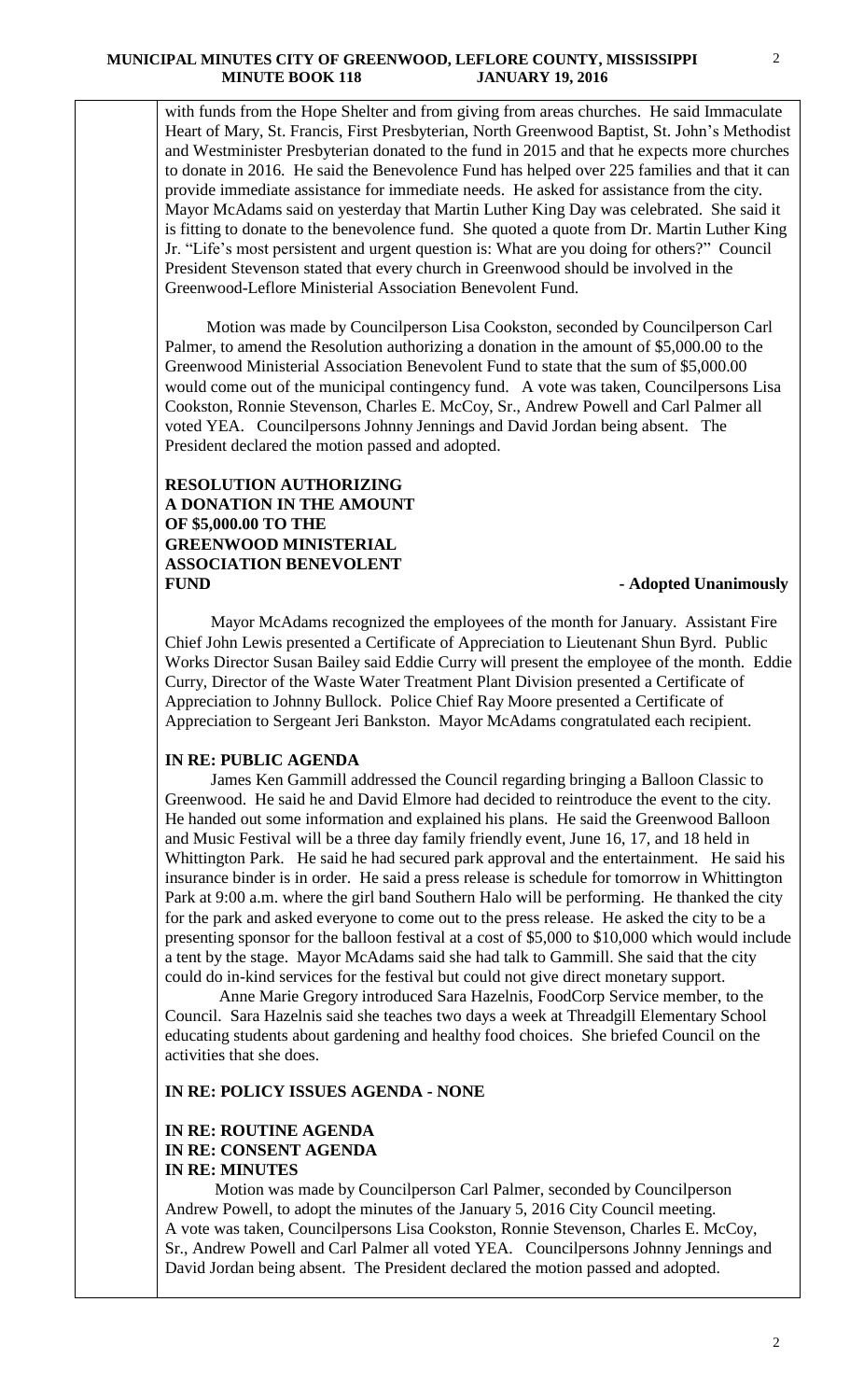**ORDER OF THE CITY COUNCIL RECEIVING THE PRIVILEGE LICENSES REPORT OF THE CITY CLERK FOR THE MONTH OF DECEMBER, 2015** - **Adopted Unanimously** 

**ORDER OF THE CITY COUNCIL RECEIVING THE FINANCIAL REPORT OF THE CITY CLERK FOR THE MONTH OF DECEMBER, 2015 - Adopted Unanimously**

# **AN ORDER REVISING THE BUDGET FOR THE FISCAL YEAR 2015-2016 AS AUTHORIZED BY CHAPTER 519 OF LAWS OF MISSISSIPPI FOR 1985.**

**WHEREAS**, provisions of Chapter 519 of the Laws of Mississippi of 1985, as amended, municipal budgets for fiscal year may be revised under circumstances as set forth therein and;

**WHEREAS**, it affirmatively appears that there remains in certain funds an unexpended sum not needed or expected to be needed for the purpose or purposes for which it was appropriated in said budget and that the same should be transferred to another code where needed.

 **IT IS THEREFORE, ORDERED** that the budget for the fiscal year beginning October 1, 2015 and ending September 30, 2016, be and the same is hereby revised and amended so as to make the following changes, to wit:

It is requested that the budget for the Downtown Greenwood Farmers Market for fiscal year ending September 30, 2016, be amended and changed as follows, to wit:

| <b>ACCOUNT</b>            | DESCRIPTION                   | <b>CURRENT</b> | <b>INCREASE</b> | <b>DECREASE</b> | <b>NEW</b>    |
|---------------------------|-------------------------------|----------------|-----------------|-----------------|---------------|
| <b>NUMBER</b>             |                               | <b>BUDGET</b>  |                 |                 | <b>BUDGET</b> |
| 013-000-342 Rental Fees   |                               | \$.00          | \$2,000.00      |                 | \$2,000.00    |
|                           | 013-000-355 Misc. Revenues    | \$.00          | \$200.00        |                 | \$200.00      |
|                           | 013-000-398 Retained Revenues | \$.00          | \$3,800.00      |                 | \$3,800.00    |
| 013-450-522 Supplies      |                               | \$.00          | \$2,000.00      |                 | \$2,000.00    |
| 013-450-600 Stipend       |                               | \$.00          | \$2,500.00      |                 | \$2,500.00    |
| $013-450-615$ Advertising |                               | \$.00          | \$1,000.00      |                 | \$1,000.00    |
|                           | 013-450-690 Miscellaneous     | \$.00          | \$500.00        |                 | \$500.00      |

This revised budget amendment constitutes an increase to the Downtown Greenwood Farmers Market Fund.

Nick Joseph, Jr., CPA City Clerk

 The above and foregoing order having first been reduced to writing was considered section by section and then as a whole, having been introduced by Councilperson Carl Palmer, was duly seconded for adoption by Councilperson Andrew Powell, and upon a vote being called received the following vote:

| <b>COUNCILPERSON</b>    | YEA    | <b>NAY</b> |
|-------------------------|--------|------------|
| Johnny Jennings         | Absent |            |
| Lisa Cookston           | X      |            |
| <b>Ronnie Stevenson</b> | X      |            |
| Charles E. McCoy, Sr.   | X      |            |
| <b>Andrew Powell</b>    | X      |            |
| David Jordan            | Absent |            |
| Carl Palmer             | Y      |            |
|                         |        |            |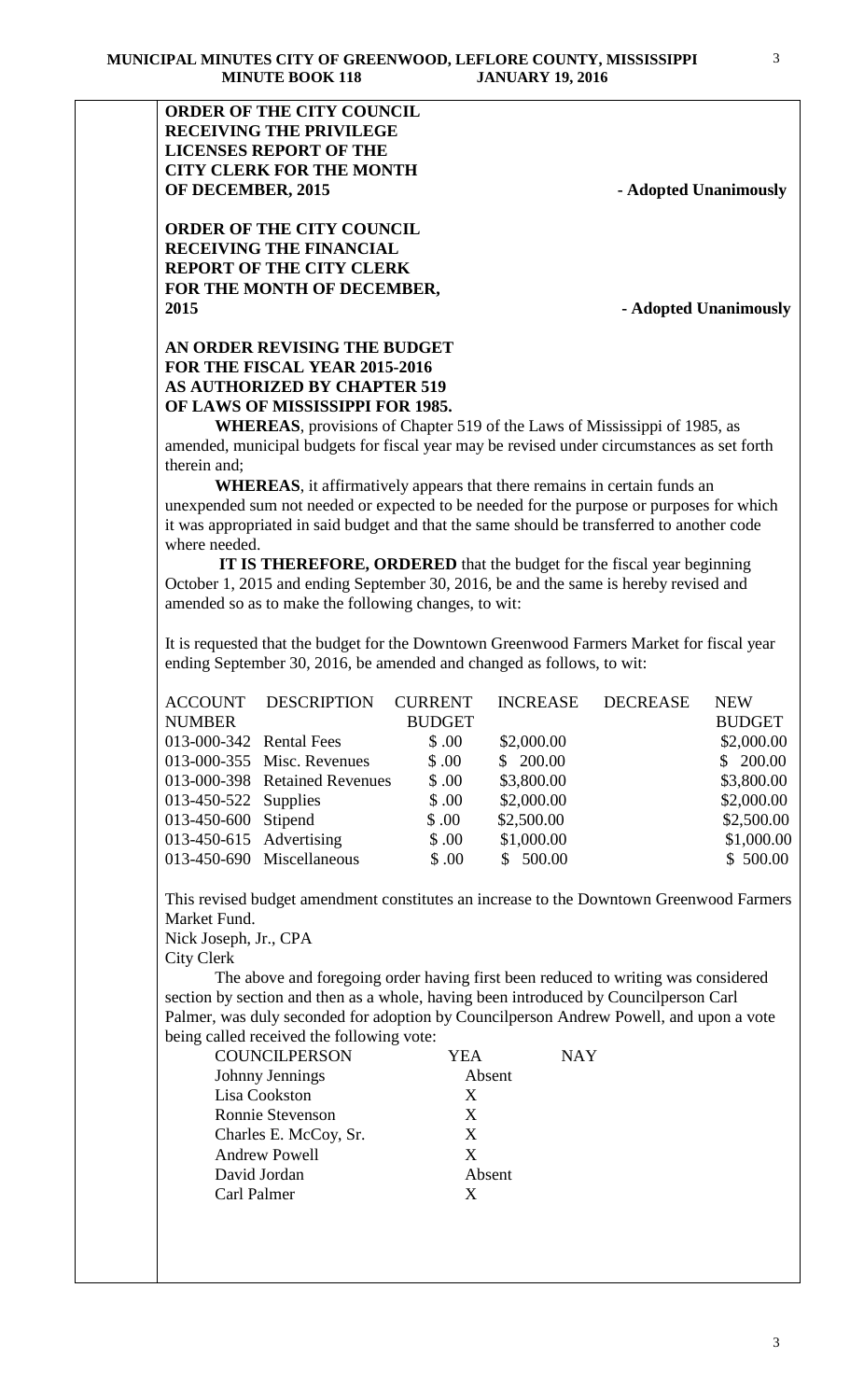| RONNIE STEVENSON                                                             |                                                                                                 |                |                        |                 |                                                                                                                 |
|------------------------------------------------------------------------------|-------------------------------------------------------------------------------------------------|----------------|------------------------|-----------------|-----------------------------------------------------------------------------------------------------------------|
|                                                                              | PRESIDENT OF THE COUNCIL                                                                        |                |                        |                 |                                                                                                                 |
|                                                                              |                                                                                                 |                | CAROLYN MCADAMS, MAYOR |                 |                                                                                                                 |
| ATTEST:                                                                      |                                                                                                 |                |                        |                 |                                                                                                                 |
| <b>DEPUTY CLERK</b>                                                          | CINDERELLA M. MORRIS,                                                                           |                |                        |                 |                                                                                                                 |
|                                                                              |                                                                                                 |                |                        |                 |                                                                                                                 |
|                                                                              | It is requested that the budget for the Keesler Bridge Project for fiscal year ending September |                |                        |                 |                                                                                                                 |
|                                                                              | 30, 2016, be amended and changed as follows, to wit:                                            |                |                        |                 |                                                                                                                 |
| ACCOUNT                                                                      | <b>DESCRIPTION</b>                                                                              | <b>CURRENT</b> | <b>INCREASE</b>        | <b>DECREASE</b> | <b>NEW</b>                                                                                                      |
| <b>NUMBER</b>                                                                |                                                                                                 | <b>BUDGET</b>  |                        |                 | <b>BUDGET</b>                                                                                                   |
|                                                                              | 107-000-398 Retained Revenues                                                                   | \$1,800.00     | \$18,200.00            |                 | \$20,000.00                                                                                                     |
| 107-600-500 Supplies                                                         |                                                                                                 | \$1,800.00     | \$18,200.00            |                 | \$20,000.00                                                                                                     |
|                                                                              | This revised budget amendment does constitute an increase to the Keesler Bridge Project.        |                |                        |                 |                                                                                                                 |
| Nick Joseph, Jr., CPA                                                        |                                                                                                 |                |                        |                 |                                                                                                                 |
| <b>City Clerk</b>                                                            |                                                                                                 |                |                        |                 |                                                                                                                 |
|                                                                              | The above and foregoing order having first been reduced to writing was considered               |                |                        |                 |                                                                                                                 |
|                                                                              | section by section and then as a whole, having been introduced by Councilperson Carl            |                |                        |                 |                                                                                                                 |
|                                                                              | Palmer, was duly seconded for adoption by Councilperson Andrew Powell, and upon a vote          |                |                        |                 |                                                                                                                 |
|                                                                              | being called received the following vote:                                                       |                |                        |                 |                                                                                                                 |
|                                                                              | <b>COUNCILPERSON</b>                                                                            | <b>YEA</b>     | <b>NAY</b>             |                 |                                                                                                                 |
|                                                                              | Johnny Jennings                                                                                 | Absent         |                        |                 |                                                                                                                 |
|                                                                              | Lisa Cookston                                                                                   | X              |                        |                 |                                                                                                                 |
|                                                                              | Ronnie Stevenson                                                                                | X<br>X         |                        |                 |                                                                                                                 |
|                                                                              | Charles E. McCoy, Sr.<br><b>Andrew Powell</b>                                                   | X              |                        |                 |                                                                                                                 |
|                                                                              | David Jordan                                                                                    | Absent         |                        |                 |                                                                                                                 |
| Carl Palmer                                                                  |                                                                                                 | X              |                        |                 |                                                                                                                 |
|                                                                              | The President of the Council then declared the motion passed and adopted this the               |                |                        |                 |                                                                                                                 |
| 19th day of January, 2016.                                                   |                                                                                                 |                |                        |                 |                                                                                                                 |
| RONNIE STEVENSON                                                             |                                                                                                 |                |                        |                 |                                                                                                                 |
|                                                                              | PRESIDENT OF THE COUNCIL                                                                        |                |                        |                 |                                                                                                                 |
|                                                                              |                                                                                                 |                | CAROLYN MCADAMS, MAYOR |                 |                                                                                                                 |
|                                                                              |                                                                                                 |                |                        |                 |                                                                                                                 |
| ATTEST:                                                                      |                                                                                                 |                |                        |                 |                                                                                                                 |
| CINDERELLA M. MORRIS,                                                        |                                                                                                 |                |                        |                 |                                                                                                                 |
| <b>DEPUTY CLERK</b>                                                          |                                                                                                 |                |                        |                 |                                                                                                                 |
|                                                                              |                                                                                                 |                |                        |                 |                                                                                                                 |
|                                                                              | It is requested that the budget for the 2012 Home Program for fiscal year ending September      |                |                        |                 |                                                                                                                 |
|                                                                              | 30, 2016, be amended and changed as follows, to wit:                                            |                |                        |                 |                                                                                                                 |
|                                                                              | <b>DESCRIPTION</b>                                                                              | <b>CURRENT</b> | <b>INCREASE</b>        | <b>DECREASE</b> |                                                                                                                 |
|                                                                              |                                                                                                 | <b>BUDGET</b>  |                        |                 |                                                                                                                 |
|                                                                              | <b>Grant Funds</b>                                                                              | \$.00          | \$71,200.00            |                 |                                                                                                                 |
|                                                                              | Capital Imp.-Martinez                                                                           | \$.00          | 800.00<br>\$           |                 | \$                                                                                                              |
|                                                                              | Legal & Pro.-Martinez                                                                           | \$.00          | \$<br>500.00           |                 | \$                                                                                                              |
| 115-000-264<br>115-450-720                                                   | Administration-Martinez                                                                         | \$.00          | \$<br>5,500.00         |                 | \$                                                                                                              |
| 115-450-723                                                                  | Asbestos-Martinez                                                                               | \$.00          | \$<br>400.00           |                 | \$                                                                                                              |
| <b>ACCOUNT</b><br><b>NUMBER</b><br>115-450-721<br>115-450-722<br>115-450-724 | Inspection-Martinez                                                                             | \$.00          | \$<br>1,100.00         |                 | \$                                                                                                              |
| 115-450-725                                                                  | Capital Imp.-Jones                                                                              | \$.00          | \$53,400.00            |                 | <b>NEW</b><br><b>BUDGET</b><br>\$71,200.00<br>800.00<br>500.00<br>5,500.00<br>400.00<br>1,100.00<br>\$53,400.00 |
| 115-450-726                                                                  | Legal & Pro.-Jones                                                                              | \$.00          | 500.00<br>\$           |                 | \$                                                                                                              |
|                                                                              | <b>Administration-Jones</b>                                                                     | \$.00          | 7,500.00<br>\$         |                 | 7,500.00<br>\$                                                                                                  |
| 115-450-727<br>115-450-728                                                   | Asbestos-Jones                                                                                  | \$.00          | \$<br>400.00           |                 | 400.00<br>\$                                                                                                    |

City Clerk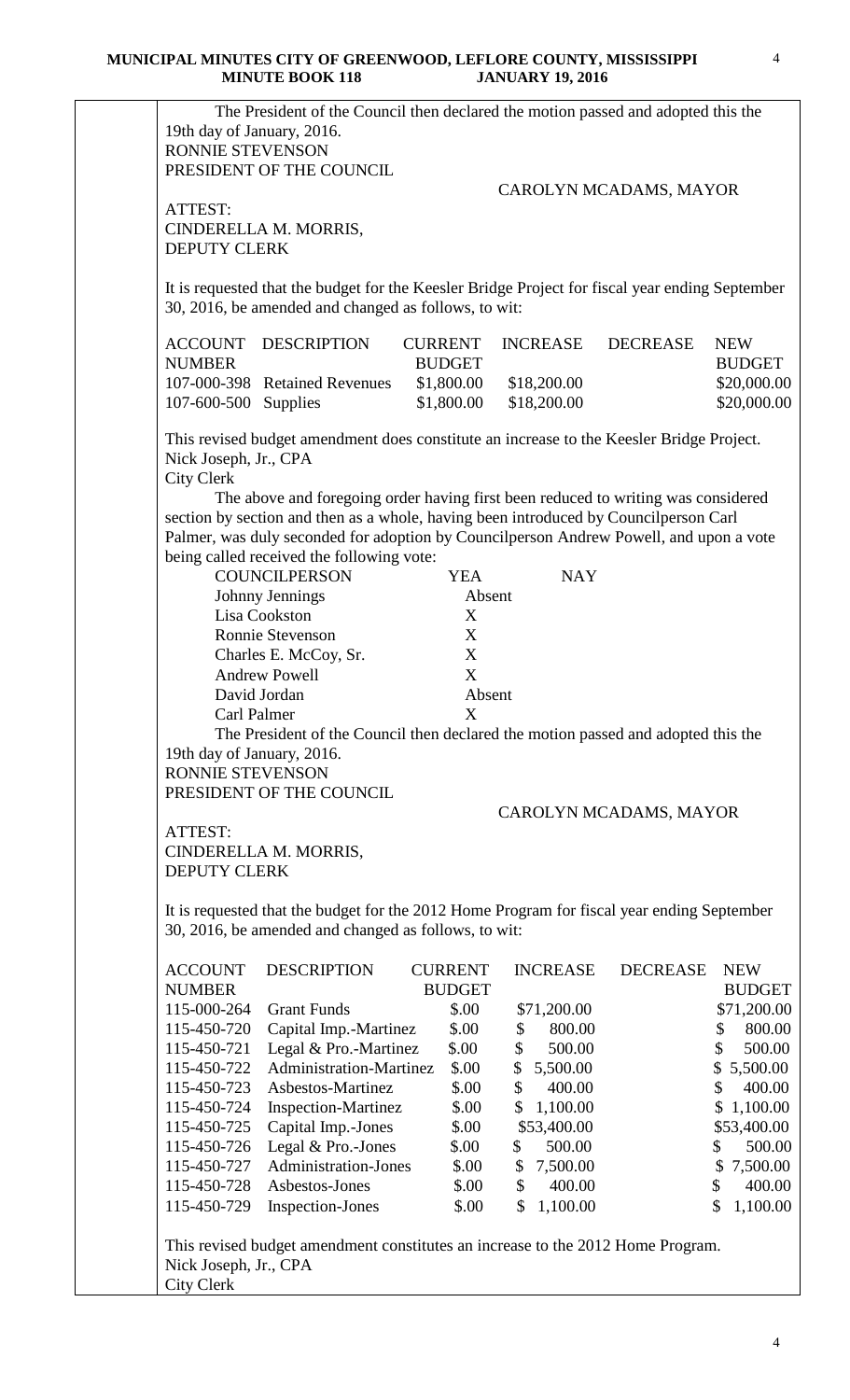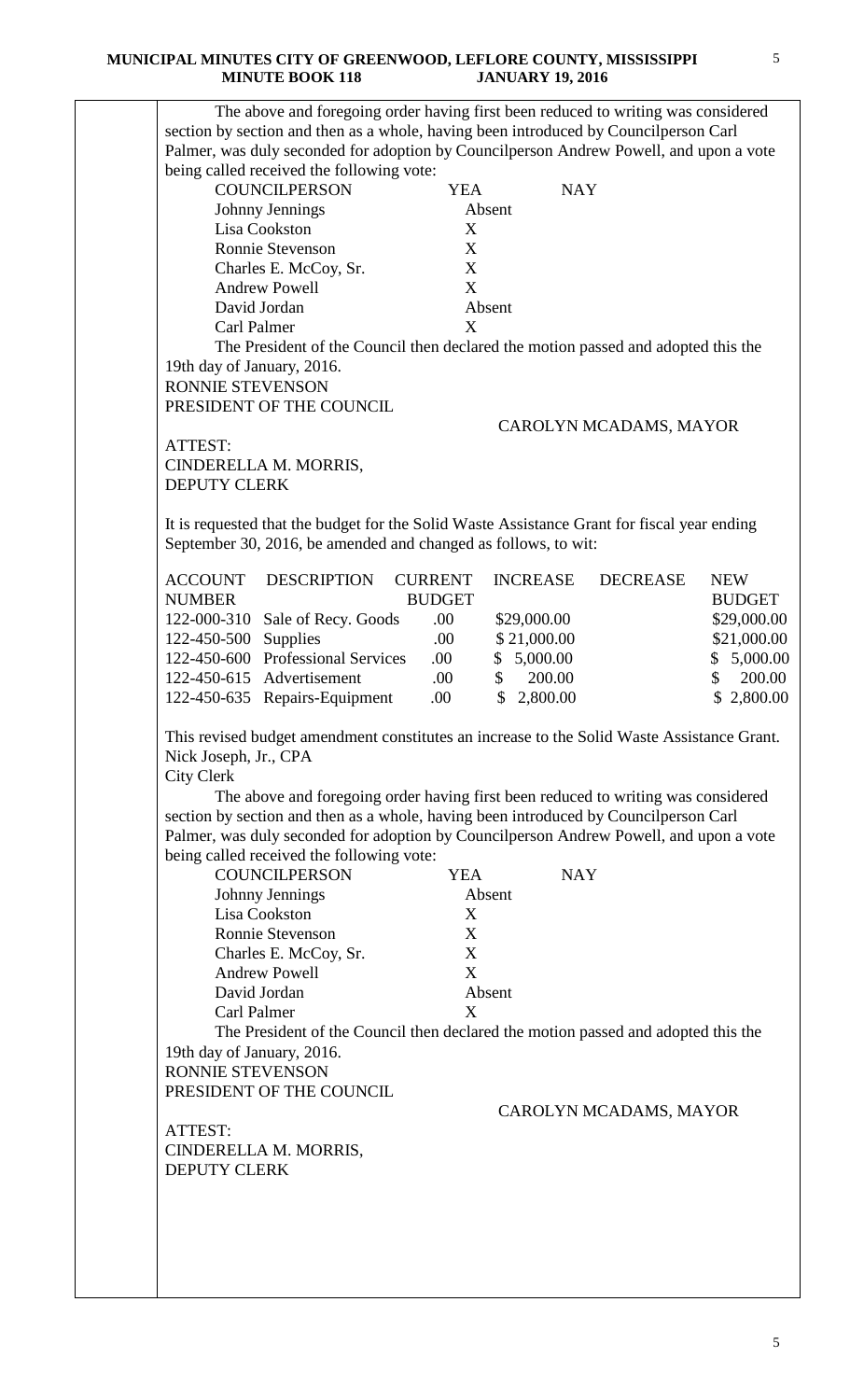| <b>ACCOUNT</b><br><b>NUMBER</b>                                                         | DESCRIPTION CURRENT                                                                                                                                                                                                                                                                                                                                                                                                                                                                                                                                                                                                                                           | <b>BUDGET</b>                       | <b>INCREASE</b>                      | <b>DECREASE</b>        | <b>NEW</b><br><b>BUDGET</b>    |
|-----------------------------------------------------------------------------------------|---------------------------------------------------------------------------------------------------------------------------------------------------------------------------------------------------------------------------------------------------------------------------------------------------------------------------------------------------------------------------------------------------------------------------------------------------------------------------------------------------------------------------------------------------------------------------------------------------------------------------------------------------------------|-------------------------------------|--------------------------------------|------------------------|--------------------------------|
|                                                                                         | 126-000-264 Federal Funds                                                                                                                                                                                                                                                                                                                                                                                                                                                                                                                                                                                                                                     | \$.00                               | \$1,120,000.00                       |                        | \$1,120,000.00                 |
| 126-000-270 Local Funds                                                                 |                                                                                                                                                                                                                                                                                                                                                                                                                                                                                                                                                                                                                                                               | \$.00                               | \$197,313.00                         |                        | \$197,313.00                   |
|                                                                                         | 126-201-790 Street Improve.                                                                                                                                                                                                                                                                                                                                                                                                                                                                                                                                                                                                                                   | \$.00                               | \$1,317,313.00                       |                        | \$1,317,313.00                 |
| Nick Joseph, Jr., CPA<br><b>City Clerk</b><br>Carl Palmer<br>19th day of January, 2016. | This revised budget amendment constitutes an increase to the Surface Transportation Project.<br>The above and foregoing order having first been reduced to writing was considered<br>section by section and then as a whole, having been introduced by Councilperson Carl<br>Palmer, was duly seconded for adoption by Councilperson Andrew Powell, and upon a vote<br>being called received the following vote:<br><b>COUNCILPERSON</b><br>Johnny Jennings<br>Lisa Cookston<br><b>Ronnie Stevenson</b><br>Charles E. McCoy, Sr.<br><b>Andrew Powell</b><br>David Jordan<br>The President of the Council then declared the motion passed and adopted this the | <b>YEA</b><br>X<br>X<br>X<br>X<br>X | <b>NAY</b><br>Absent<br>Absent       |                        |                                |
| PRESIDENT OF THE COUNCIL                                                                |                                                                                                                                                                                                                                                                                                                                                                                                                                                                                                                                                                                                                                                               |                                     |                                      |                        |                                |
| ATTEST:<br><b>DEPUTY CLERK</b>                                                          | CINDERELLA M. MORRIS,                                                                                                                                                                                                                                                                                                                                                                                                                                                                                                                                                                                                                                         |                                     |                                      | CAROLYN MCADAMS, MAYOR |                                |
|                                                                                         | It is requested that the budget for the Drug Court Grant Project for fiscal year ending<br>September 30, 2016, be amended and changed as follows, to wit:                                                                                                                                                                                                                                                                                                                                                                                                                                                                                                     |                                     |                                      |                        |                                |
| <b>ACCOUNT</b><br><b>NUMBER</b>                                                         | <b>DESCRIPTION</b>                                                                                                                                                                                                                                                                                                                                                                                                                                                                                                                                                                                                                                            | <b>CURRENT</b><br><b>BUDGET</b>     | <b>INCREASE</b>                      | <b>DECREASE</b>        | <b>NEW</b><br><b>BUDGET</b>    |
| 128-000-264                                                                             | <b>Grant Funds</b>                                                                                                                                                                                                                                                                                                                                                                                                                                                                                                                                                                                                                                            | \$.00                               | \$50,000.00                          |                        | \$50,000.00                    |
|                                                                                         | 128-000-270 Match Funds                                                                                                                                                                                                                                                                                                                                                                                                                                                                                                                                                                                                                                       | \$.00                               | \$25,000.00                          |                        | \$25,000.00                    |
| 128-102-400 Salaries                                                                    |                                                                                                                                                                                                                                                                                                                                                                                                                                                                                                                                                                                                                                                               | \$.00                               | \$30,000.00                          |                        |                                |
| 128-102-460                                                                             | <b>State Retirement</b>                                                                                                                                                                                                                                                                                                                                                                                                                                                                                                                                                                                                                                       | \$.00                               | 4,800.00<br>$\mathbb{S}^-$           |                        | \$30,000.00<br>4,800.00<br>\$  |
|                                                                                         | 128-102-470 Social Security                                                                                                                                                                                                                                                                                                                                                                                                                                                                                                                                                                                                                                   | \$.00                               | 2,300.00<br>\$                       |                        | \$2,300.00                     |
|                                                                                         | 128-102-480 Hosp. & Life Ins.                                                                                                                                                                                                                                                                                                                                                                                                                                                                                                                                                                                                                                 | \$00                                | $\mathsf{\$}$<br>5,200.00            |                        | \$5,200.00                     |
|                                                                                         |                                                                                                                                                                                                                                                                                                                                                                                                                                                                                                                                                                                                                                                               |                                     | 480.00<br>\$                         |                        | 480.00<br>\$                   |
| 128-102-500                                                                             | Supplies                                                                                                                                                                                                                                                                                                                                                                                                                                                                                                                                                                                                                                                      | \$.00                               |                                      |                        |                                |
|                                                                                         | 128-102-522 Other Supplies                                                                                                                                                                                                                                                                                                                                                                                                                                                                                                                                                                                                                                    | \$.00                               | \$10,574.00                          |                        | \$10,574.00                    |
| 128-102-600                                                                             | Treatment Serv.                                                                                                                                                                                                                                                                                                                                                                                                                                                                                                                                                                                                                                               | \$.00                               | \$11,000.00                          |                        | \$11,000.00                    |
| 128-102-602                                                                             | Technical Serv.                                                                                                                                                                                                                                                                                                                                                                                                                                                                                                                                                                                                                                               | \$.00                               | 900.00<br>\$                         |                        | 900.00<br>\$                   |
| 128-102-685                                                                             | 128-102-605 Cell Phone Chgs.<br>Training                                                                                                                                                                                                                                                                                                                                                                                                                                                                                                                                                                                                                      | \$00<br>\$.00                       | $\mathbb{S}$<br>600.00<br>\$8,384.00 |                        | \$<br>600.00<br>8,384.00<br>\$ |
|                                                                                         |                                                                                                                                                                                                                                                                                                                                                                                                                                                                                                                                                                                                                                                               |                                     |                                      |                        |                                |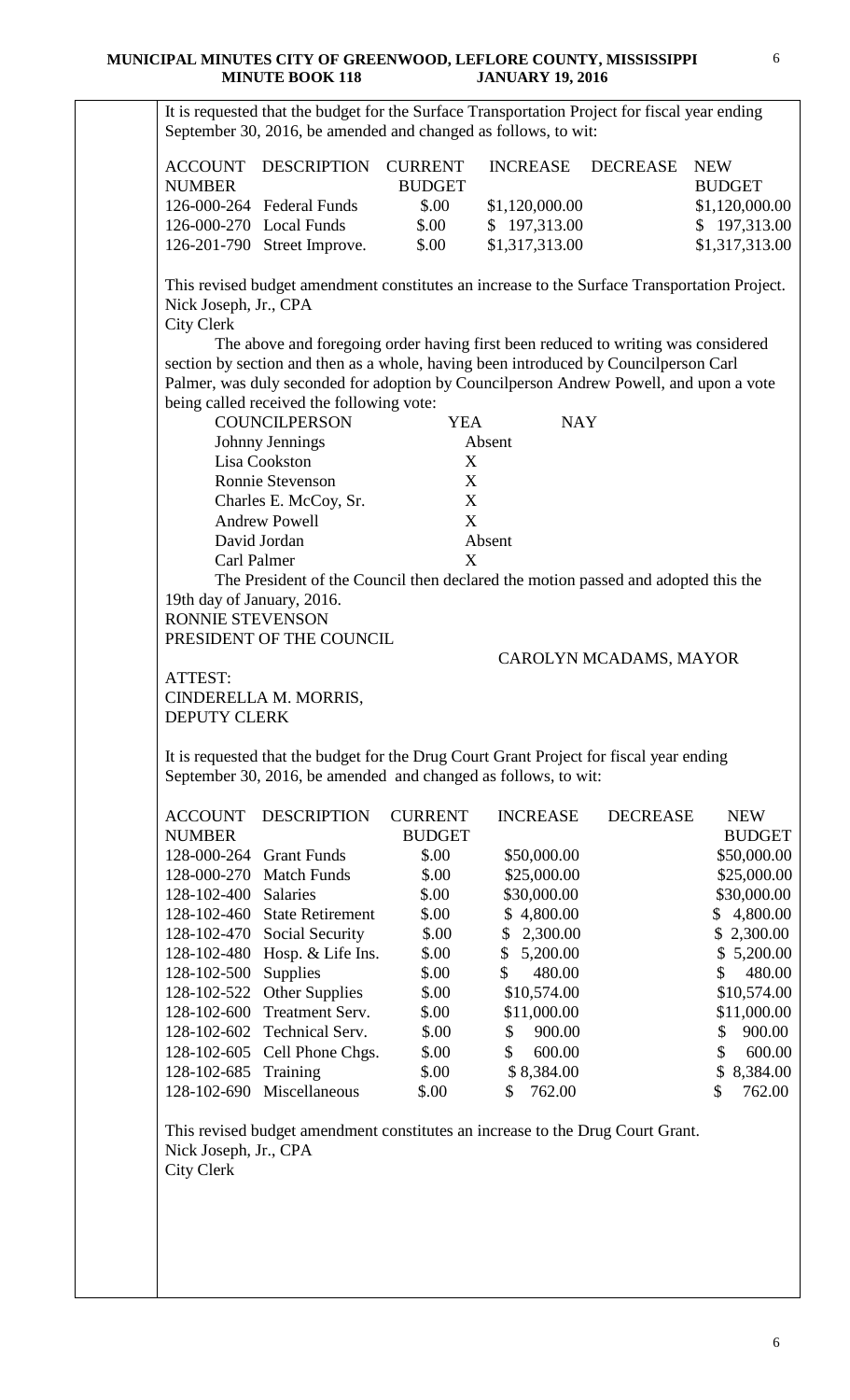|                                | The above and foregoing order having first been reduced to writing was considered          |                |                 |                        |               |
|--------------------------------|--------------------------------------------------------------------------------------------|----------------|-----------------|------------------------|---------------|
|                                | section by section and then as a whole, having been introduced by Councilperson Carl       |                |                 |                        |               |
|                                | Palmer, was duly seconded for adoption by Councilperson Andrew Powell, and upon a vote     |                |                 |                        |               |
|                                | being called received the following vote:                                                  |                |                 |                        |               |
|                                | <b>COUNCILPERSON</b>                                                                       | <b>YEA</b>     | <b>NAY</b>      |                        |               |
|                                | Johnny Jennings                                                                            |                | Absent          |                        |               |
|                                | Lisa Cookston                                                                              | X              |                 |                        |               |
|                                | <b>Ronnie Stevenson</b>                                                                    | X              |                 |                        |               |
|                                | Charles E. McCoy, Sr.<br><b>Andrew Powell</b>                                              | X<br>X         |                 |                        |               |
|                                | David Jordan                                                                               |                | Absent          |                        |               |
| Carl Palmer                    |                                                                                            | X              |                 |                        |               |
|                                | The President of the Council then declared the motion passed and adopted this the          |                |                 |                        |               |
| 19th day of January, 2016.     |                                                                                            |                |                 |                        |               |
| RONNIE STEVENSON               |                                                                                            |                |                 |                        |               |
|                                | PRESIDENT OF THE COUNCIL                                                                   |                |                 |                        |               |
|                                |                                                                                            |                |                 | CAROLYN MCADAMS, MAYOR |               |
| ATTEST:                        |                                                                                            |                |                 |                        |               |
|                                | CINDERELLA M. MORRIS,                                                                      |                |                 |                        |               |
| <b>DEPUTY CLERK</b>            |                                                                                            |                |                 |                        |               |
|                                |                                                                                            |                |                 |                        |               |
|                                | It is requested that the budget for the COPS Grant II for fiscal year ending September 30, |                |                 |                        |               |
|                                | 2016, be amended and changed as follows, to wit:                                           |                |                 |                        |               |
| <b>ACCOUNT</b>                 | <b>DESCRIPTION</b>                                                                         | <b>CURRENT</b> | <b>INCREASE</b> | <b>DECREASE</b>        | <b>NEW</b>    |
| <b>NUMBER</b>                  |                                                                                            | <b>BUDGET</b>  |                 |                        | <b>BUDGET</b> |
|                                | 140-000-264 Grant Funds                                                                    | \$.00          | \$80,000.00     |                        | \$80,000.00   |
|                                | 140-000-270 Match Funds                                                                    | \$.00          | \$26,667.00     |                        | \$26,667.00   |
| 140-100-400 Salaries           |                                                                                            | \$.00          | \$86,000.00     |                        | \$86,000.00   |
|                                | 140-100-460 State Retire.                                                                  | \$.00          | \$13,845.00     |                        | \$13,845.00   |
| 140-100-470                    | Social Security                                                                            | \$.00          | \$6,822.00      |                        | \$6,822.00    |
|                                |                                                                                            |                |                 |                        |               |
|                                | This revised budget amendment constitutes an increase to the COPS Grant II                 |                |                 |                        |               |
| Nick Joseph, Jr., CPA          |                                                                                            |                |                 |                        |               |
| <b>City Clerk</b>              |                                                                                            |                |                 |                        |               |
|                                | The above and foregoing order having first been reduced to writing was considered          |                |                 |                        |               |
|                                | section by section and then as a whole, having been introduced by Council person Carl      |                |                 |                        |               |
|                                | Palmer, was duly seconded for adoption by Councilperson Andrew Powell, and upon a vote     |                |                 |                        |               |
|                                | being called received the following vote:                                                  |                |                 |                        |               |
|                                | <b>COUNCILPERSON</b>                                                                       | <b>YEA</b>     | <b>NAY</b>      |                        |               |
|                                | Johnny Jennings                                                                            |                | Absent          |                        |               |
|                                | Lisa Cookston                                                                              | X              |                 |                        |               |
|                                | Ronnie Stevenson                                                                           | X              |                 |                        |               |
|                                | Charles E. McCoy, Sr.                                                                      | X              |                 |                        |               |
|                                | <b>Andrew Powell</b>                                                                       | X              |                 |                        |               |
|                                | David Jordan                                                                               |                | Absent          |                        |               |
| <b>Carl Palmer</b>             |                                                                                            | X              |                 |                        |               |
|                                | The President of the Council then declared the motion passed and adopted this the          |                |                 |                        |               |
| 19th day of January, 2016.     |                                                                                            |                |                 |                        |               |
| <b>RONNIE STEVENSON</b>        |                                                                                            |                |                 |                        |               |
|                                | PRESIDENT OF THE COUNCIL                                                                   |                |                 |                        |               |
|                                |                                                                                            |                |                 | CAROLYN MCADAMS, MAYOR |               |
|                                |                                                                                            |                |                 |                        |               |
|                                | CINDERELLA M. MORRIS,                                                                      |                |                 |                        |               |
|                                |                                                                                            |                |                 |                        |               |
| ATTEST:<br><b>DEPUTY CLERK</b> |                                                                                            |                |                 |                        |               |
|                                |                                                                                            |                |                 |                        |               |
|                                |                                                                                            |                |                 |                        |               |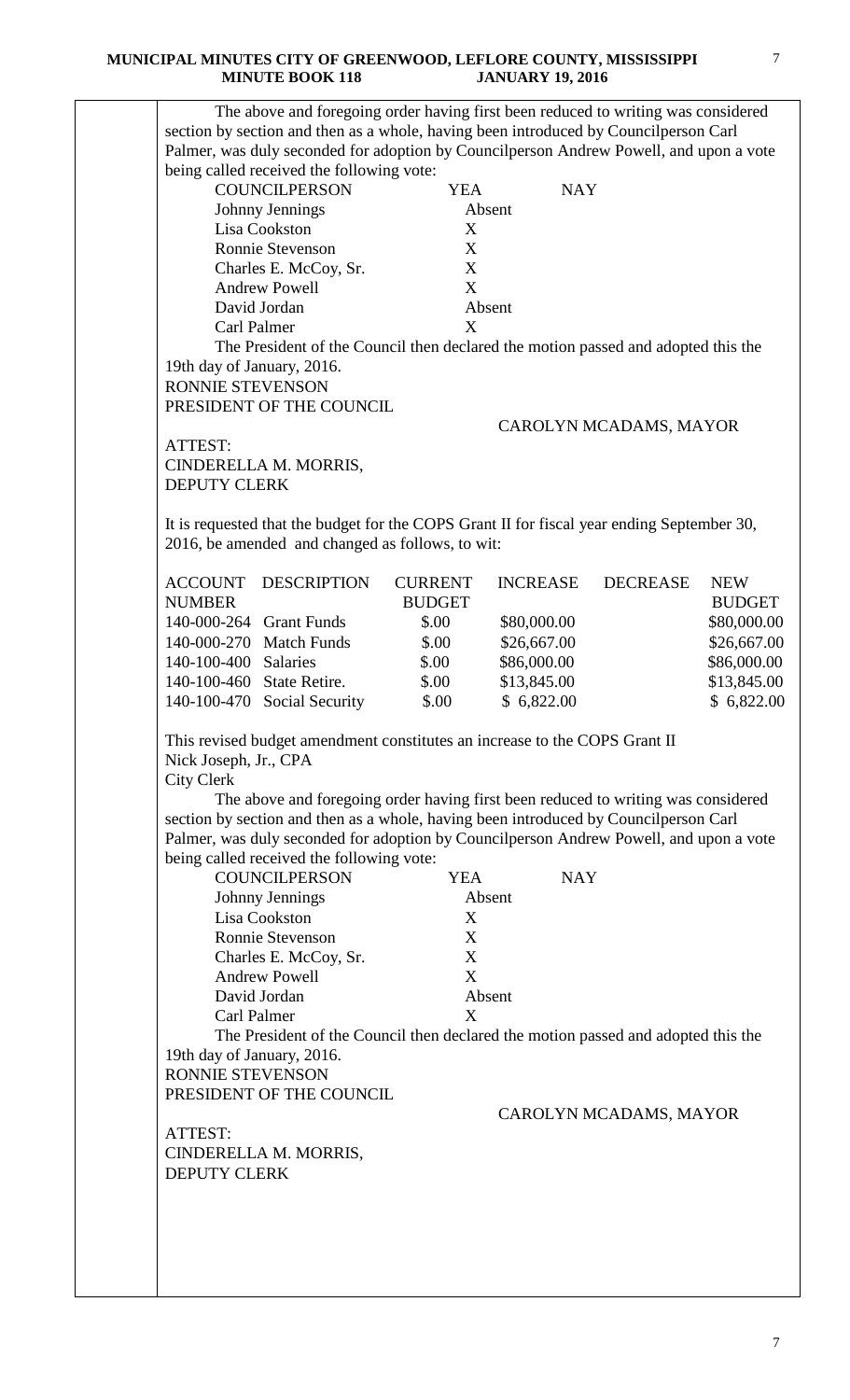It is requested that the budget for the Milwaukee Tool Expansion for fiscal year ending September 30, 2016, be amended and changed as follows, to wit: ACCOUNT DESCRIPTION CURRENT INCREASE DECREASE NEW NUMBER BUDGET BUDGET 143-000-264 Grant Funds-CDBG \$ .00 \$ 5,000.00 \$ 5,000.00 143-000-265 Grant Funds-EPA  $\$$  .00  $\$374,824.00$   $\$374,824.00$ 143-450-712 Admin.-CDBG \$ .00 \$ 5,000.00 \$ 5,000.00 143-450-713 Construction-EPA  $\$$  .00  $\$$ 344,182.00  $\$$  344,182.00 143-450-714 Legal & Pro.-EPA  $\qquad \qquad$  \$ .00  $\qquad \qquad$  \$ 30,642.00  $\qquad \qquad$  \$ 30,642.00 This revised budget amendment constitutes an increase to the Milwaukee Tool Expansion Grant. Nick Joseph, Jr., CPA City Clerk The above and foregoing order having first been reduced to writing was considered section by section and then as a whole, having been introduced by Councilperson Carl Palmer, was duly seconded for adoption by Councilperson Andrew Powell, and upon a vote being called received the following vote: COUNCILPERSON YEA NAY Johnny Jennings Absent Lisa Cookston X Ronnie Stevenson X Charles E. McCoy, Sr. X Andrew Powell X David Jordan Absent Carl Palmer X The President of the Council then declared the motion passed and adopted this the 19th day of January, 2016. RONNIE STEVENSON PRESIDENT OF THE COUNCIL CAROLYN MCADAMS, MAYOR ATTEST: CINDERELLA M. MORRIS, DEPUTY CLERK It is requested that the budget for the Yazoo River Trail (Phase II) for fiscal year ending September 30, 2016, be amended and changed as follows, to wit: ACCOUNT DESCRIPTION CURRENT INCREASE DECREASE NEW NUMBER BUDGET BUDGET 142-000-264 Grant Funds \$.00 \$ 817.00 \$ 817.00 142-000-270 Match Funds \$.00 \$20,706.00 \$20,706.00 142-000-398 Retained Revenues \$.00 \$ 8,721.00 \$ 8,721.00 142-500-400 Salaries \$.00 \$ 5,300.00 \$ 5,300.00 142-500-460 State Retirement \$.00 \$ 840.00 \$ 840.00 142-500-470 Social Security  $$.00$   $$.390.00$   $$.390.00$ 142-500-500 Supplies \$.00 \$ 3,500.00 \$ 3,500.00 142-500-720 Capital Improv. \$.00 \$ 16,614.00 \$16,614.00 142-500-721 Design & Engineer. \$.00 \$ 1,600.00 \$ 1,600.00 142-500-722 Contract Proj Adm. \$.00 \$ 2,000.00 \$ 2,000.00 This revised budget amendment constitutes an increase to the Yazoo River Trail Grant. Nick Joseph, Jr., CPA City Clerk The above and foregoing order having first been reduced to writing was considered section by section and then as a whole, having been introduced by Councilperson Carl Palmer, was duly seconded for adoption by Councilperson Andrew Powell, and upon a vote being called received the following vote: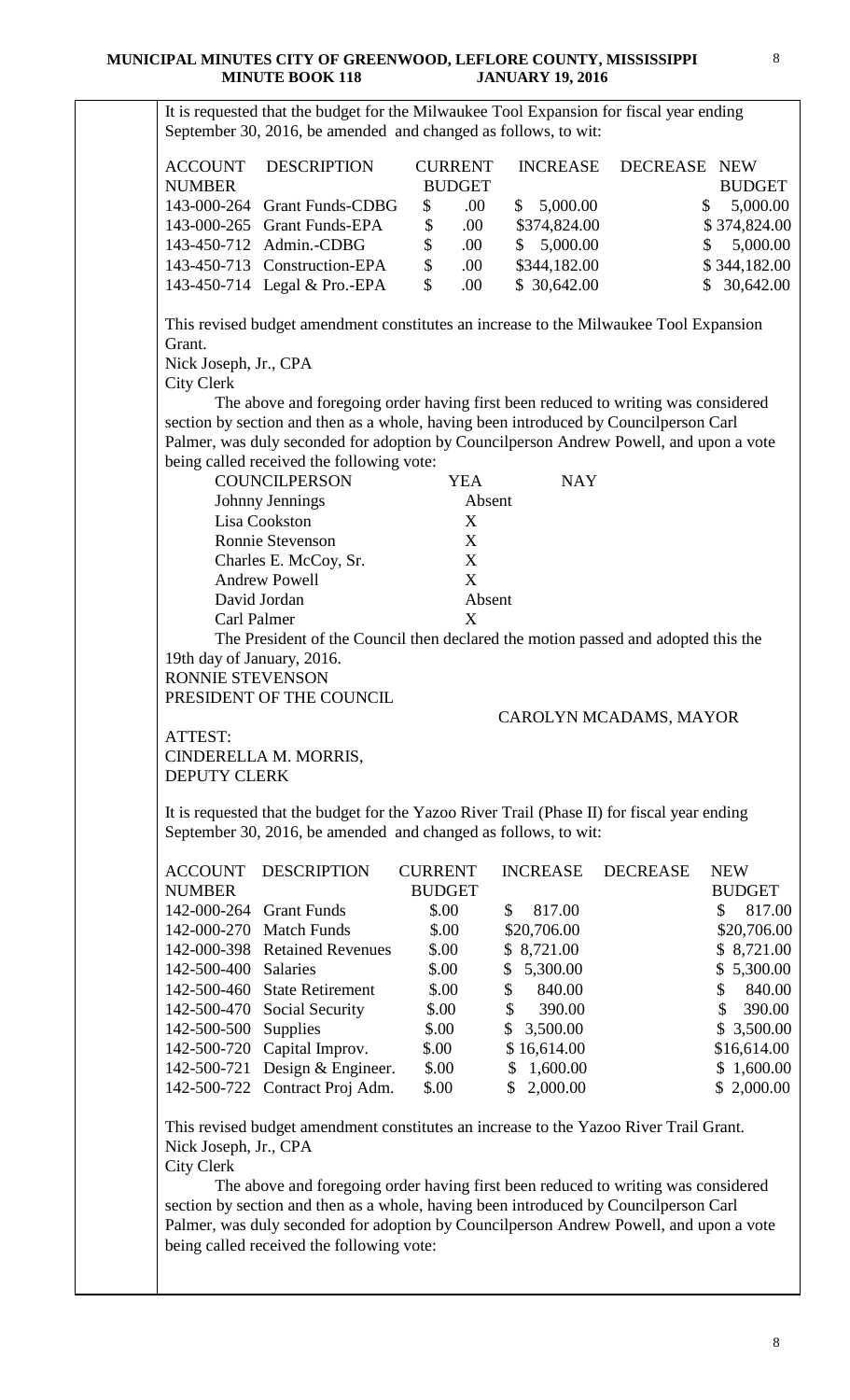|                                                | <b>COUNCILPERSON</b>                                                                                                                                  | <b>YEA</b>                 |                 | <b>NAY</b>             |                            |
|------------------------------------------------|-------------------------------------------------------------------------------------------------------------------------------------------------------|----------------------------|-----------------|------------------------|----------------------------|
|                                                | Johnny Jennings                                                                                                                                       |                            | Absent          |                        |                            |
|                                                | Lisa Cookston                                                                                                                                         | X                          |                 |                        |                            |
|                                                | Ronnie Stevenson                                                                                                                                      | X                          |                 |                        |                            |
|                                                | Charles E. McCoy, Sr.                                                                                                                                 | X                          |                 |                        |                            |
|                                                | <b>Andrew Powell</b>                                                                                                                                  | X                          |                 |                        |                            |
| David Jordan                                   |                                                                                                                                                       |                            | Absent          |                        |                            |
| Carl Palmer                                    |                                                                                                                                                       | X                          |                 |                        |                            |
| 19th day of January, 2016.<br>RONNIE STEVENSON | The President of the Council then declared the motion passed and adopted this the<br>PRESIDENT OF THE COUNCIL                                         |                            |                 |                        |                            |
|                                                |                                                                                                                                                       |                            |                 | CAROLYN MCADAMS, MAYOR |                            |
| ATTEST:<br><b>DEPUTY CLERK</b>                 | CINDERELLA M. MORRIS,                                                                                                                                 |                            |                 |                        |                            |
|                                                | It is requested that the budget for Special Projects Fund for the fiscal year ending September<br>30, 2016 be amended and changed as follows, to wit: |                            |                 |                        |                            |
| <b>ACCOUNT</b>                                 | <b>DESCRIPTION</b>                                                                                                                                    | <b>CURRENT</b>             | <b>INCREASE</b> | <b>DECREASE</b>        | <b>NEW</b>                 |
| <b>NUMBER</b>                                  | 005-000-398 Retained Revenues                                                                                                                         | <b>BUDGET</b><br>.00.      | \$39,000.00     |                        | <b>BUDGET</b>              |
|                                                | 005-201-720 Improvements                                                                                                                              | \$<br>$\mathbb{S}$<br>.00. | \$39,000.00     |                        | \$39,000.00<br>\$39,000.00 |
|                                                |                                                                                                                                                       |                            |                 |                        |                            |
| Nick Joseph, Jr., CPA                          | This revised budget amendment does constitute an increase in the Special Projects Fund.                                                               |                            |                 |                        |                            |
|                                                |                                                                                                                                                       |                            |                 |                        |                            |
|                                                |                                                                                                                                                       |                            |                 |                        |                            |
| <b>City Clerk</b>                              |                                                                                                                                                       |                            |                 |                        |                            |
|                                                | The above and foregoing order having first been reduced to writing was considered                                                                     |                            |                 |                        |                            |
|                                                | section by section and then as a whole, having been introduced by Councilperson Carl                                                                  |                            |                 |                        |                            |
|                                                | Palmer, was duly seconded for adoption by Councilperson Andrew Powell, and upon a vote                                                                |                            |                 |                        |                            |
|                                                | being called received the following vote:                                                                                                             |                            |                 |                        |                            |
|                                                | <b>COUNCILPERSON</b>                                                                                                                                  | <b>YEA</b>                 |                 | <b>NAY</b>             |                            |
|                                                | Johnny Jennings                                                                                                                                       |                            | Absent          |                        |                            |
|                                                | Lisa Cookston                                                                                                                                         | X                          |                 |                        |                            |
|                                                | Ronnie Stevenson                                                                                                                                      | X                          |                 |                        |                            |
|                                                | Charles E. McCoy, Sr.                                                                                                                                 | X                          |                 |                        |                            |
|                                                | <b>Andrew Powell</b>                                                                                                                                  | X                          |                 |                        |                            |
| David Jordan                                   |                                                                                                                                                       |                            | Absent          |                        |                            |
| <b>Carl Palmer</b>                             |                                                                                                                                                       | X                          |                 |                        |                            |
|                                                | The President of the Council then declared the motion passed and adopted this the                                                                     |                            |                 |                        |                            |
| 19th day of January, 2016.                     |                                                                                                                                                       |                            |                 |                        |                            |
| RONNIE STEVENSON                               |                                                                                                                                                       |                            |                 |                        |                            |
|                                                | PRESIDENT OF THE COUNCIL                                                                                                                              |                            |                 |                        |                            |
|                                                |                                                                                                                                                       |                            |                 | CAROLYN MCADAMS, MAYOR |                            |
| ATTEST:                                        |                                                                                                                                                       |                            |                 |                        |                            |
|                                                | CINDERELLA M. MORRIS,                                                                                                                                 |                            |                 |                        |                            |
| <b>DEPUTY CLERK</b>                            |                                                                                                                                                       |                            |                 |                        |                            |
|                                                |                                                                                                                                                       |                            |                 |                        |                            |
|                                                | It is requested that the budget for the Police Department for fiscal year ending September 30,                                                        |                            |                 |                        |                            |
|                                                | 2016 be amended and changed as follows, to wit:                                                                                                       |                            |                 |                        |                            |
| <b>Account</b>                                 |                                                                                                                                                       | <b>Current</b>             |                 |                        | <b>Revised</b>             |
| <b>Number</b>                                  | <b>Description</b>                                                                                                                                    | <b>Budget</b>              | <b>Increase</b> | <b>Decrease</b>        | <b>Budget</b>              |
|                                                | Fuel and                                                                                                                                              |                            |                 |                        |                            |
| 001-100-540                                    | Lubricants                                                                                                                                            | \$100,000.00               |                 | \$10,000.00            | \$90,000.00                |
|                                                | Professional                                                                                                                                          |                            |                 |                        |                            |
| $001 - 100 - 601$                              | Services                                                                                                                                              | 9,500.00                   | \$10,000.00     |                        | \$19,500.00                |
|                                                |                                                                                                                                                       |                            |                 |                        |                            |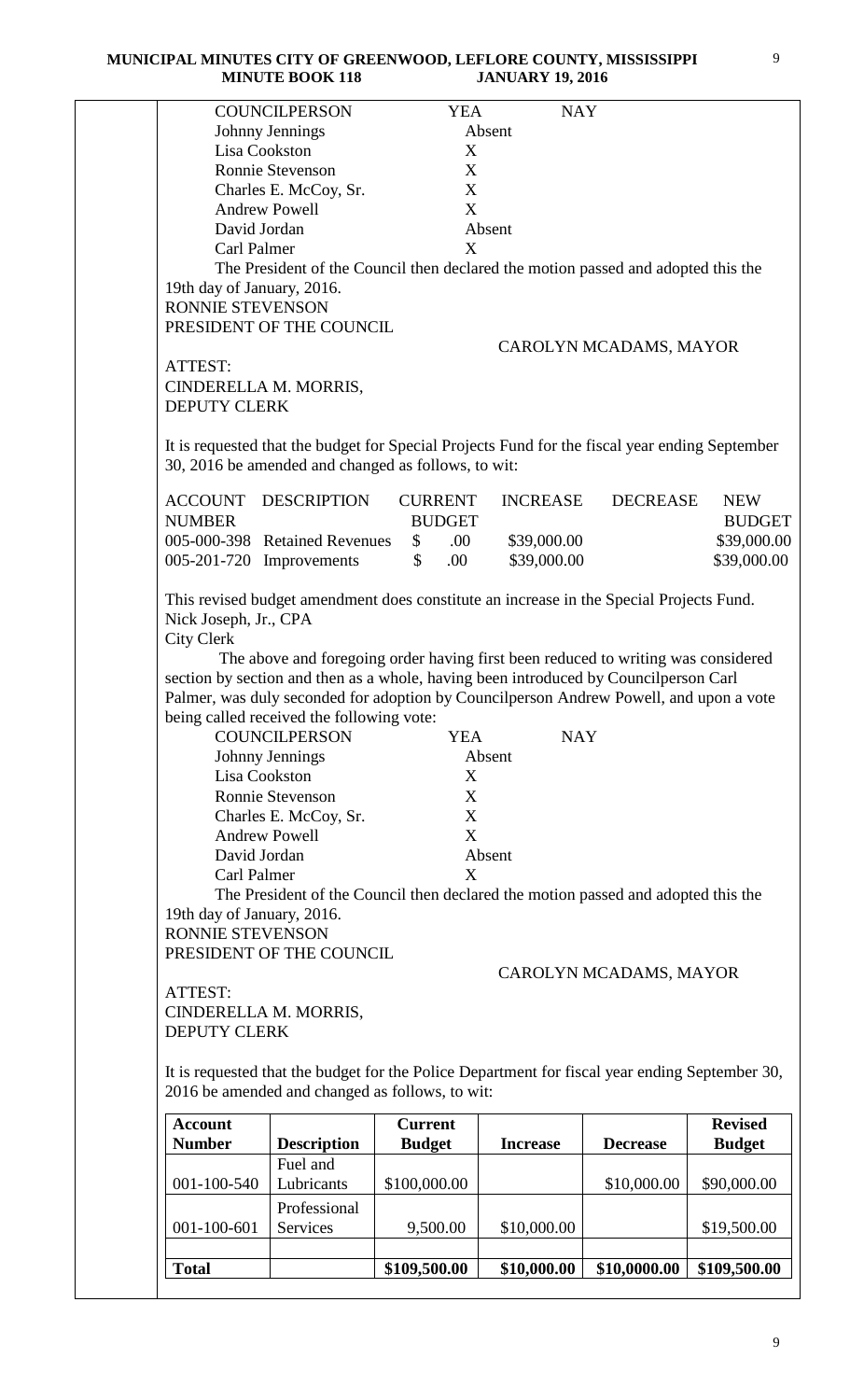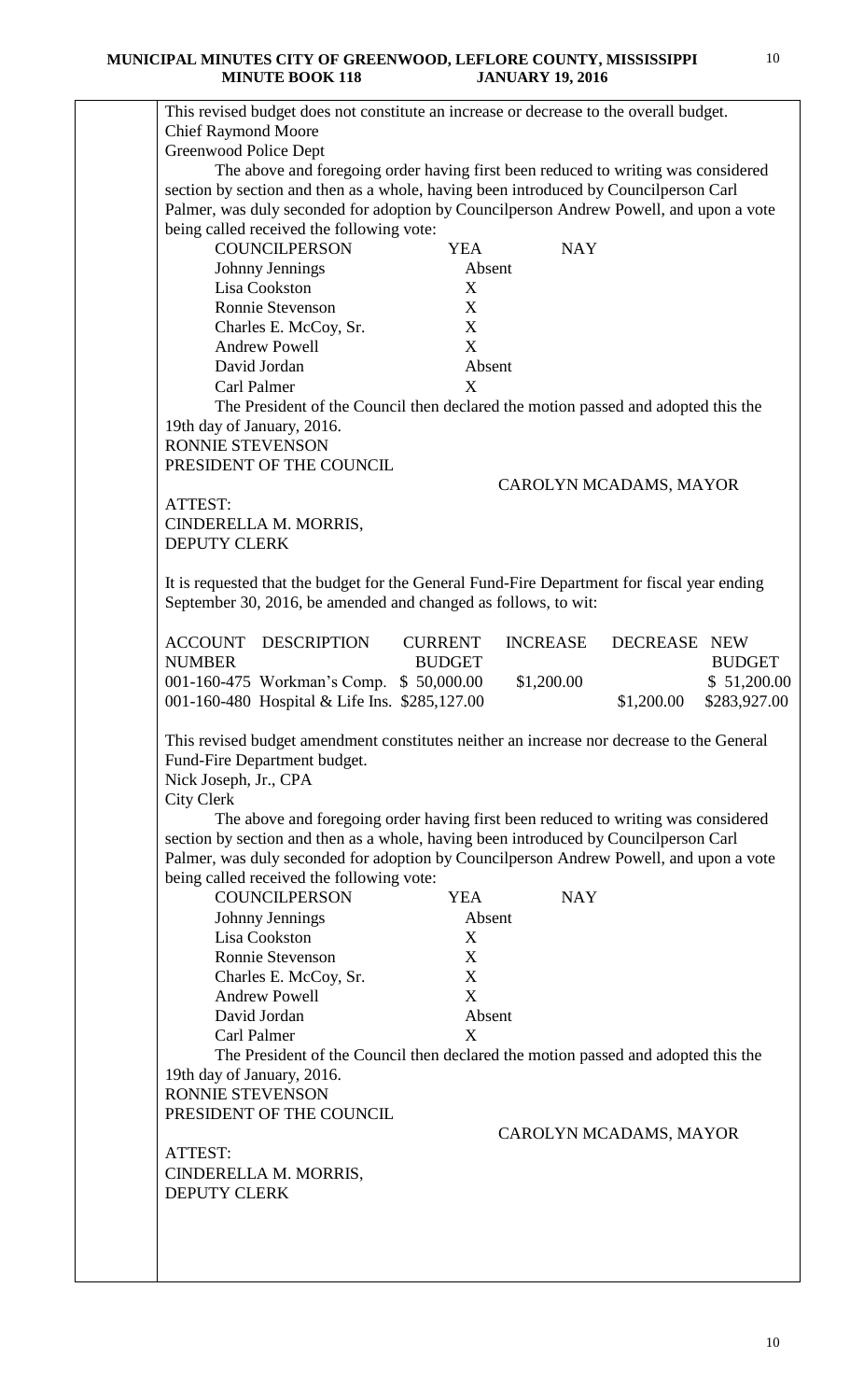It is requested that the budget for the Park Commission Maintenance and Inspection Division for September 30, 2016, be amended and changed as follows, to wit: ACCOUNT DESCRIPTION CURRENT INCREASE DECREASE NEW NUMBER BUDGET BUDGET 001-184-475 Workman's Comp. \$ 3,300.00 \$500.00 \$ 3,800.00 001-341-475 Workman's Comp. \$ 6,000.00 \$500.00 \$ 6,500.00 001-341-480 Hosp & Life Ins. \$41,473.00 \$1,000.00 \$40,473.00 This revised budget amendment constitutes an increase in the Inspection Division and a decrease in the Park Commission Maintenance Fund. Nick Joseph, Jr., CPA City Clerk The above and foregoing order having first been reduced to writing was considered section by section and then as a whole, having been introduced by Councilperson Carl Palmer, was duly seconded for adoption by Councilperson Andrew Powell, and upon a vote being called received the following vote: COUNCILPERSON YEA NAY Johnny Jennings Absent Lisa Cookston X Ronnie Stevenson X Charles E. McCoy, Sr. X Andrew Powell X David Jordan Absent Carl Palmer X The President of the Council then declared the motion passed and adopted this the 19th day of January, 2016. RONNIE STEVENSON PRESIDENT OF THE COUNCIL CAROLYN MCADAMS, MAYOR ATTEST: CINDERELLA M. MORRIS, DEPUTY CLERK It is requested that the budget for General Fund-Street Department for the fiscal year ending September 30, 2016 be amended and changed as follows, to wit: ACCOUNT DESCRIPTION CURRENT INCREASE DECREASE NEW NUMBER BUDGET BUDGET 001-201-475 Workman's Comp. \$ 9,200.00 \$1,000.00 \$ 10,200.00 001-201-740 Vehicles \$123,530.00 \$1,000.00 \$124,530.00 001-201-480 Hospital & Life Ins.  $$72,578.00$   $$2,000.00$   $$70,578.00$ This revised budget amendment constitutes neither an increase nor decrease in the General Fund-Street Department. Nick Joseph, Jr., CPA City Clerk The above and foregoing order having first been reduced to writing was considered section by section and then as a whole, having been introduced by Councilperson Carl Palmer, was duly seconded for adoption by Councilperson Andrew Powell, and upon a vote being called received the following vote: COUNCILPERSON YEA NAY Johnny Jennings Absent Lisa Cookston X Ronnie Stevenson X Charles E. McCoy, Sr. X Andrew Powell X David Jordan Absent Carl Palmer X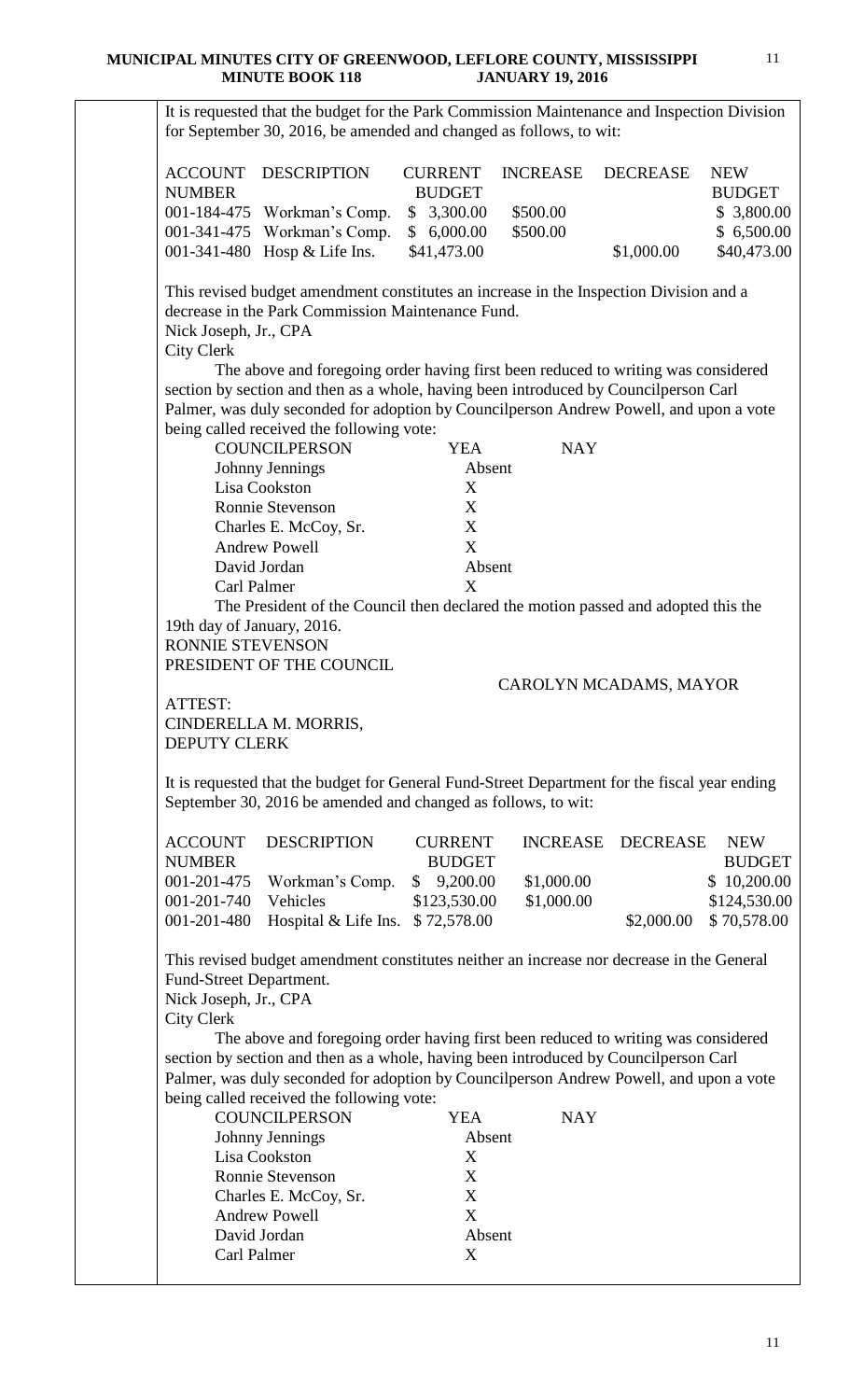| 19th day of January, 2016.<br><b>RONNIE STEVENSON</b>             | The President of the Council then declared the motion passed and adopted this the<br>PRESIDENT OF THE COUNCIL                                                                                                                                                       |                                 |                              |                        |                              |
|-------------------------------------------------------------------|---------------------------------------------------------------------------------------------------------------------------------------------------------------------------------------------------------------------------------------------------------------------|---------------------------------|------------------------------|------------------------|------------------------------|
|                                                                   |                                                                                                                                                                                                                                                                     |                                 |                              | CAROLYN MCADAMS, MAYOR |                              |
| ATTEST:<br><b>DEPUTY CLERK</b>                                    | CINDERELLA M. MORRIS,                                                                                                                                                                                                                                               |                                 |                              |                        |                              |
|                                                                   | It is requested that the budget for Supervision & Finance and Street Department for fiscal year<br>ending September 30, 2016, be amended and changed as follows, to wit:                                                                                            |                                 |                              |                        |                              |
| <b>ACCOUNT</b><br><b>NUMBER</b>                                   | <b>DESCRIPTION</b>                                                                                                                                                                                                                                                  | <b>CURRENT</b><br><b>BUDGET</b> | <b>INCREASE</b>              | <b>DECREASE</b>        | <b>NEW</b><br><b>BUDGET</b>  |
| 001-201-522<br>001-040-695                                        | Other Supplies<br>Contingency                                                                                                                                                                                                                                       | \$1,000.00<br>\$75,762.80       | \$8,300.00                   | \$8,300.00             | \$9,300.00<br>\$67,462.80    |
| Nick Joseph, Jr., CPA<br><b>City Clerk</b>                        | This revised budget amendment does constitute an increase in Street Department and a<br>decrease in Supervision & Finance.                                                                                                                                          |                                 |                              |                        |                              |
|                                                                   | The above and foregoing order having first been reduced to writing was considered<br>section by section and then as a whole, having been introduced by Councilperson Carl<br>Palmer, was duly seconded for adoption by Councilperson Andrew Powell, and upon a vote |                                 |                              |                        |                              |
|                                                                   | being called received the following vote:<br><b>COUNCILPERSON</b>                                                                                                                                                                                                   | <b>YEA</b>                      | <b>NAY</b>                   |                        |                              |
|                                                                   | Johnny Jennings                                                                                                                                                                                                                                                     |                                 | Absent                       |                        |                              |
|                                                                   | Lisa Cookston<br>Ronnie Stevenson                                                                                                                                                                                                                                   | X<br>X                          |                              |                        |                              |
|                                                                   | Charles E. McCoy, Sr.                                                                                                                                                                                                                                               | X                               |                              |                        |                              |
|                                                                   | <b>Andrew Powell</b>                                                                                                                                                                                                                                                | X                               |                              |                        |                              |
|                                                                   | David Jordan                                                                                                                                                                                                                                                        |                                 | Absent                       |                        |                              |
| Carl Palmer                                                       |                                                                                                                                                                                                                                                                     | X                               |                              |                        |                              |
| 19th day of January, 2016.                                        | The President of the Council then declared the motion passed and adopted this the                                                                                                                                                                                   |                                 |                              |                        |                              |
| <b>RONNIE STEVENSON</b>                                           |                                                                                                                                                                                                                                                                     |                                 |                              |                        |                              |
|                                                                   | PRESIDENT OF THE COUNCIL                                                                                                                                                                                                                                            |                                 |                              |                        |                              |
| ATTEST:                                                           |                                                                                                                                                                                                                                                                     |                                 |                              | CAROLYN MCADAMS, MAYOR |                              |
| <b>DEPUTY CLERK</b>                                               | CINDERELLA M. MORRIS,                                                                                                                                                                                                                                               |                                 |                              |                        |                              |
|                                                                   | It is requested that the budget for the Industrial Rent-Milwaukee Electric Tool Fund (II) for<br>fiscal year ending September 30, 2016, be amended and changed as follows, to wit:                                                                                  |                                 |                              |                        |                              |
| <b>ACCOUNT</b><br><b>NUMBER</b>                                   | <b>DESCRIPTION</b>                                                                                                                                                                                                                                                  | <b>CURRENT</b><br><b>BUDGET</b> | <b>INCREASE</b>              | <b>DECREASE</b>        | <b>NEW</b><br><b>BUDGET</b>  |
| 146-000-341 Rent                                                  | 146-650-710 Bldg. Improvements                                                                                                                                                                                                                                      | \$.00<br>\$.00                  | \$339,984.00<br>\$339,984.00 |                        | \$339,984.00<br>\$339,984.00 |
| Electric Tool (II).<br>Nick Joseph, Jr., CPA<br><b>City Clerk</b> | This revised budget amendment constitutes an increase to the Industrial Rent-Milwaukee<br>The above and foregoing order having first been reduced to writing was considered                                                                                         |                                 |                              |                        |                              |
|                                                                   | section by section and then as a whole, having been introduced by Councilperson Carl<br>Palmer, was duly seconded for adoption by Councilperson Andrew Powell, and upon a vote<br>being called received the following vote:                                         |                                 |                              |                        |                              |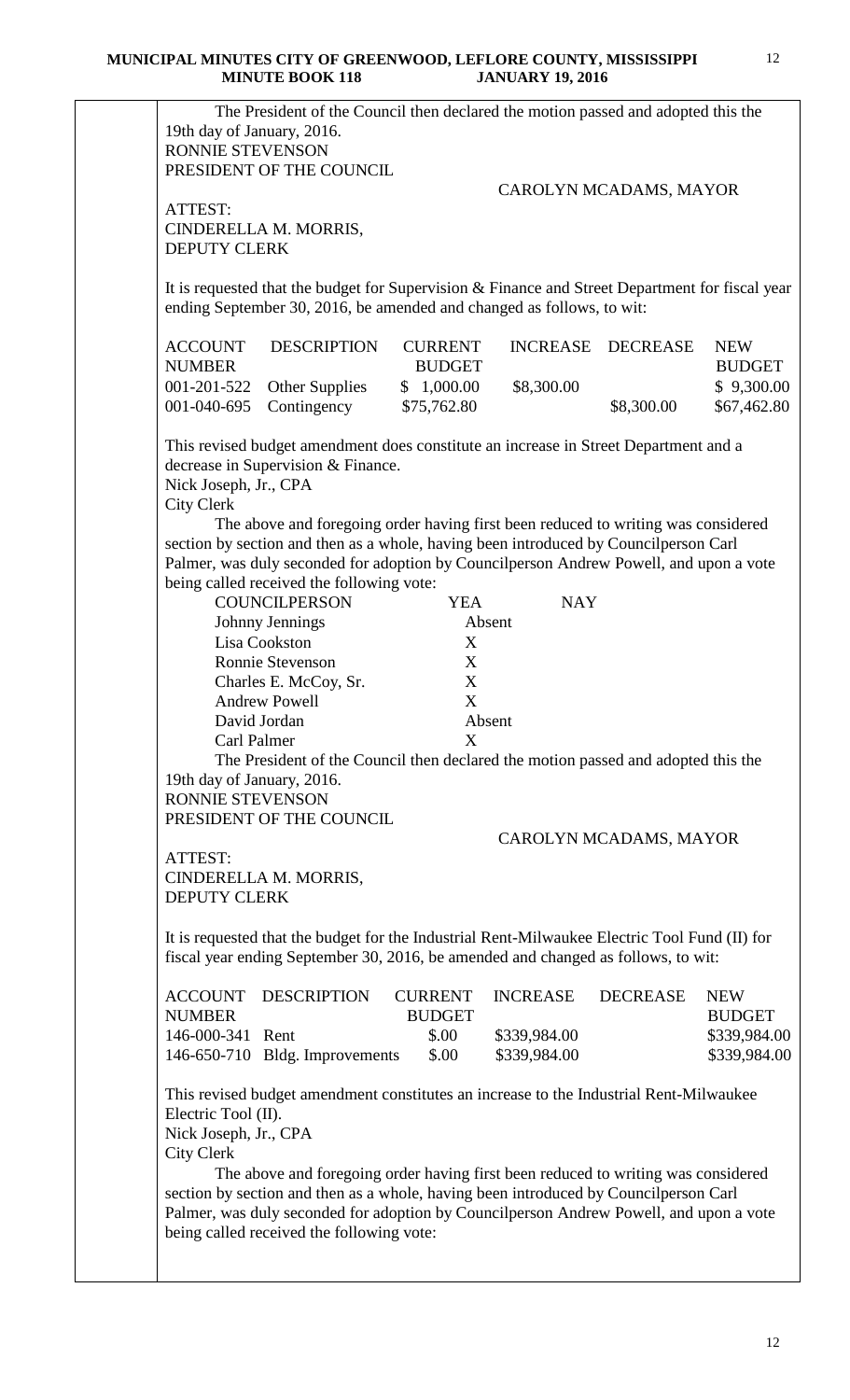| <b>COUNCILPERSON</b>                                                                                                                                                                                                                                                                                                                                           | <b>YEA</b>     | <b>NAY</b>             |                 |
|----------------------------------------------------------------------------------------------------------------------------------------------------------------------------------------------------------------------------------------------------------------------------------------------------------------------------------------------------------------|----------------|------------------------|-----------------|
| Johnny Jennings                                                                                                                                                                                                                                                                                                                                                | Absent         |                        |                 |
| Lisa Cookston                                                                                                                                                                                                                                                                                                                                                  | X              |                        |                 |
| Ronnie Stevenson                                                                                                                                                                                                                                                                                                                                               | X              |                        |                 |
| Charles E. McCoy, Sr.                                                                                                                                                                                                                                                                                                                                          | X              |                        |                 |
| <b>Andrew Powell</b>                                                                                                                                                                                                                                                                                                                                           | X              |                        |                 |
| David Jordan                                                                                                                                                                                                                                                                                                                                                   | Absent         |                        |                 |
| Carl Palmer                                                                                                                                                                                                                                                                                                                                                    | X              |                        |                 |
| The President of the Council then declared the motion passed and adopted this the                                                                                                                                                                                                                                                                              |                |                        |                 |
| 19th day of January, 2016.                                                                                                                                                                                                                                                                                                                                     |                |                        |                 |
| RONNIE STEVENSON                                                                                                                                                                                                                                                                                                                                               |                |                        |                 |
| PRESIDENT OF THE COUNCIL                                                                                                                                                                                                                                                                                                                                       |                |                        |                 |
|                                                                                                                                                                                                                                                                                                                                                                |                | CAROLYN MCADAMS, MAYOR |                 |
| ATTEST:                                                                                                                                                                                                                                                                                                                                                        |                |                        |                 |
| CINDERELLA M. MORRIS,                                                                                                                                                                                                                                                                                                                                          |                |                        |                 |
| <b>DEPUTY CLERK</b>                                                                                                                                                                                                                                                                                                                                            |                |                        |                 |
| It is requested that the budget for the Sewer Enterprise Fund and Sewer Revenue Bonds for<br>fiscal year ending September 30, 2016, be amended and changed as follows, to wit:                                                                                                                                                                                 |                |                        |                 |
| <b>ACCOUNT DESCRIPTION</b>                                                                                                                                                                                                                                                                                                                                     | <b>CURRENT</b> | INCREASE DECREASE NEW  |                 |
| <b>NUMBER</b>                                                                                                                                                                                                                                                                                                                                                  | <b>BUDGET</b>  |                        | <b>BUDGET</b>   |
| 410-236-382 Operating Transf In                                                                                                                                                                                                                                                                                                                                | \$2,764,718.00 | \$3,053,000.00         | \$5,817,718.00  |
| 410-236-787 Imp.-MVSU Forcemain \$                                                                                                                                                                                                                                                                                                                             | .00.           | \$2,600,000.00         | \$2,600,000.00  |
| 410-236-790 Capital Improvements                                                                                                                                                                                                                                                                                                                               | \$<br>.00.     | \$400,000.00           | \$400,000.00    |
| 410-236-792 Imp.-Sludge/SRF                                                                                                                                                                                                                                                                                                                                    | \$<br>.00      | 53,000.00<br>\$        | 53,000.00<br>\$ |
| 411-550-950 Operating Transfer Out                                                                                                                                                                                                                                                                                                                             | \$3,423,171.00 | \$3,053,000.00         | \$6,476,171.00  |
| 411-000-390 Proceeds of Loans                                                                                                                                                                                                                                                                                                                                  | \$<br>.00.     | \$453,000.00           | \$453,000.00    |
| 411-000-398 Retained Earnings                                                                                                                                                                                                                                                                                                                                  | \$<br>.00.     | \$2,600,000.00         | \$2,600,000.00  |
| Nick Joseph, Jr., CPA<br><b>City Clerk</b><br>The above and foregoing order having first been reduced to writing was considered<br>section by section and then as a whole, having been introduced by Councilperson Carl<br>Palmer, was duly seconded for adoption by Councilperson Andrew Powell, and upon a vote<br>being called received the following vote: |                |                        |                 |
| <b>COUNCILPERSON</b>                                                                                                                                                                                                                                                                                                                                           | <b>YEA</b>     | <b>NAY</b>             |                 |
| Johnny Jennings                                                                                                                                                                                                                                                                                                                                                | Absent         |                        |                 |
| Lisa Cookston                                                                                                                                                                                                                                                                                                                                                  | X              |                        |                 |
|                                                                                                                                                                                                                                                                                                                                                                |                |                        |                 |
| Ronnie Stevenson                                                                                                                                                                                                                                                                                                                                               | X              |                        |                 |
| Charles E. McCoy, Sr.                                                                                                                                                                                                                                                                                                                                          | X              |                        |                 |
| <b>Andrew Powell</b>                                                                                                                                                                                                                                                                                                                                           | X              |                        |                 |
| David Jordan                                                                                                                                                                                                                                                                                                                                                   | Absent         |                        |                 |
| Carl Palmer                                                                                                                                                                                                                                                                                                                                                    | X              |                        |                 |
| The President of the Council then declared the motion passed and adopted this the                                                                                                                                                                                                                                                                              |                |                        |                 |
| 19th day of January, 2016.                                                                                                                                                                                                                                                                                                                                     |                |                        |                 |
| RONNIE STEVENSON                                                                                                                                                                                                                                                                                                                                               |                |                        |                 |
| PRESIDENT OF THE COUNCIL                                                                                                                                                                                                                                                                                                                                       |                |                        |                 |
|                                                                                                                                                                                                                                                                                                                                                                |                | CAROLYN MCADAMS, MAYOR |                 |
| ATTEST:                                                                                                                                                                                                                                                                                                                                                        |                |                        |                 |
| CINDERELLA M. MORRIS,                                                                                                                                                                                                                                                                                                                                          |                |                        |                 |
| <b>DEPUTY CLERK</b>                                                                                                                                                                                                                                                                                                                                            |                |                        |                 |
|                                                                                                                                                                                                                                                                                                                                                                |                |                        |                 |
|                                                                                                                                                                                                                                                                                                                                                                |                |                        |                 |
|                                                                                                                                                                                                                                                                                                                                                                |                |                        |                 |
|                                                                                                                                                                                                                                                                                                                                                                |                |                        |                 |
|                                                                                                                                                                                                                                                                                                                                                                |                |                        |                 |
|                                                                                                                                                                                                                                                                                                                                                                |                |                        |                 |
|                                                                                                                                                                                                                                                                                                                                                                |                |                        |                 |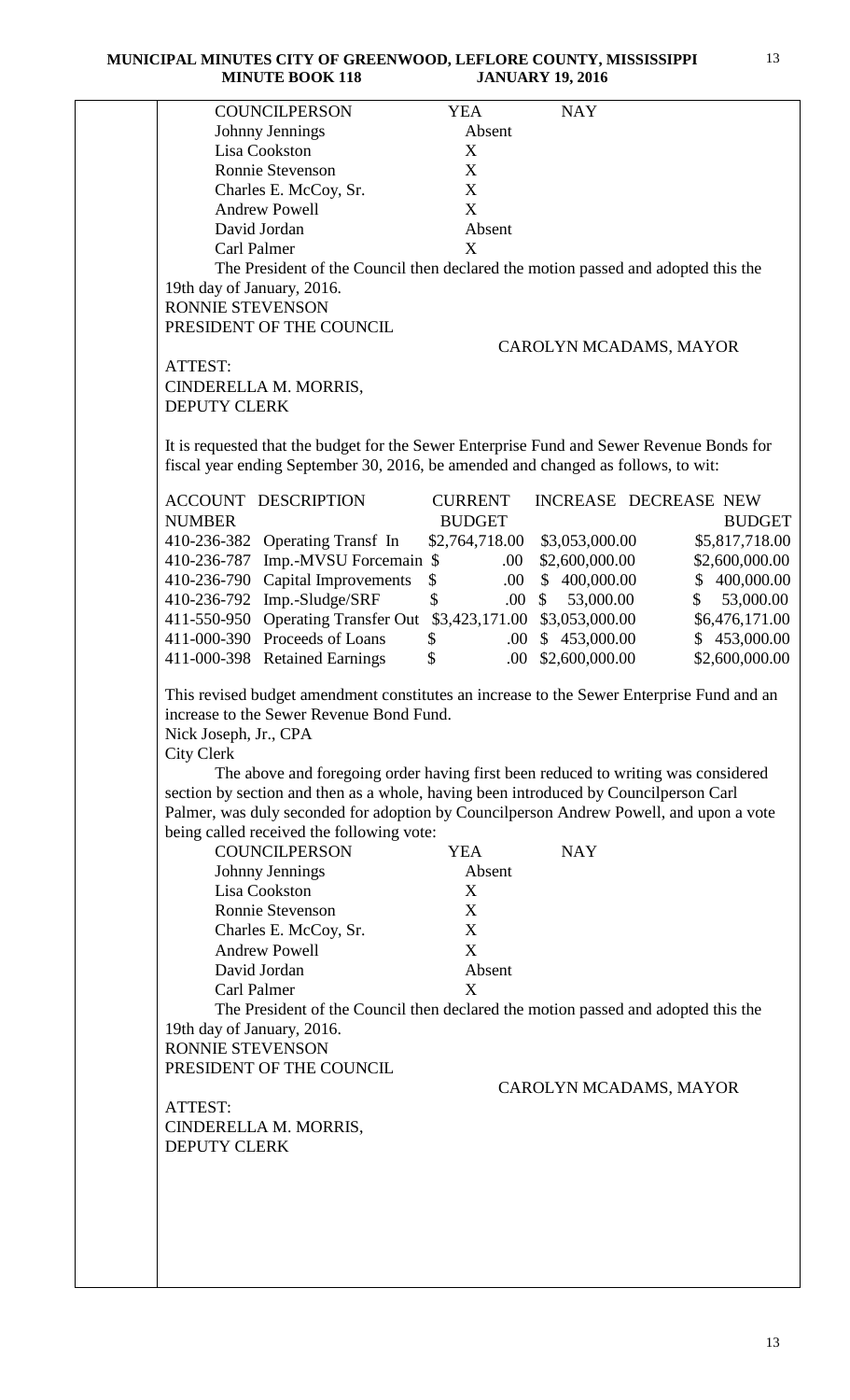| It is requested that the budget for the Solid Waste Enterprise Fund for fiscal year ending                                                                                     |                                 |                        |                        |                             |
|--------------------------------------------------------------------------------------------------------------------------------------------------------------------------------|---------------------------------|------------------------|------------------------|-----------------------------|
| September 30, 2016, be amended and changed as follows, to wit:                                                                                                                 |                                 |                        |                        |                             |
| <b>ACCOUNT DESCRIPTION</b><br><b>NUMBER</b>                                                                                                                                    | <b>CURRENT</b><br><b>BUDGET</b> | <b>INCREASE</b>        | <b>DECREASE</b>        | <b>NEW</b><br><b>BUDGET</b> |
| 420-222-628 Liability Ins-General \$1,200.00<br>420-222-730 Machinery & Equip.                                                                                                 | \$200.00                        | \$200.00               | \$200.00               | \$1,400.00<br>.00<br>\$     |
| This revised budget amendment constitutes neither an increase nor decrease to the Solid                                                                                        |                                 |                        |                        |                             |
| Waste Enterprise Fund.<br>Nick Joseph, Jr., CPA                                                                                                                                |                                 |                        |                        |                             |
| <b>City Clerk</b><br>The above and foregoing order having first been reduced to writing was considered                                                                         |                                 |                        |                        |                             |
| section by section and then as a whole, having been introduced by Councilperson Carl<br>Palmer, was duly seconded for adoption by Councilperson Andrew Powell, and upon a vote |                                 |                        |                        |                             |
| being called received the following vote:<br><b>COUNCILPERSON</b>                                                                                                              | <b>YEA</b>                      | <b>NAY</b>             |                        |                             |
| Johnny Jennings                                                                                                                                                                | Absent                          |                        |                        |                             |
| Lisa Cookston<br>Ronnie Stevenson                                                                                                                                              | X<br>X                          |                        |                        |                             |
| Charles E. McCoy, Sr.                                                                                                                                                          | X                               |                        |                        |                             |
| <b>Andrew Powell</b><br>David Jordan                                                                                                                                           | X<br>Absent                     |                        |                        |                             |
| Carl Palmer                                                                                                                                                                    | X                               |                        |                        |                             |
| The President of the Council then declared the motion passed and adopted this the<br>19th day of January, 2016.                                                                |                                 |                        |                        |                             |
| <b>RONNIE STEVENSON</b><br>PRESIDENT OF THE COUNCIL                                                                                                                            |                                 |                        |                        |                             |
|                                                                                                                                                                                |                                 |                        | CAROLYN MCADAMS, MAYOR |                             |
| ATTEST:<br>CINDERELLA M. MORRIS,                                                                                                                                               |                                 |                        |                        |                             |
| <b>DEPUTY CLERK</b>                                                                                                                                                            |                                 |                        |                        |                             |
| It is requested that the budget for the Solid Waste Enterprise Fund for fiscal year ending<br>September 30, 2016, be amended and changed as follows, to wit:                   |                                 |                        |                        |                             |
| <b>ACCOUNT</b><br><b>DESCRIPTION</b><br><b>NUMBER</b>                                                                                                                          | <b>CURRENT</b><br><b>BUDGET</b> | <b>INCREASE</b>        | <b>DECREASE</b>        | <b>NEW</b><br><b>BUDGET</b> |
| 420-224-440 Laborers<br>420-224-475 Workman's Comp.                                                                                                                            | \$36,026.00                     |                        | \$1,700.00             | \$34,326.00<br>\$11,500.00  |
| 420-224-628 Liability Ins.-Gen.                                                                                                                                                | \$10,500.00<br>\$15,000.00      | \$1,000.00<br>\$700.00 |                        | \$15,700.00                 |
| This revised budget amendment constitutes neither an increase nor decrease to the Solid<br>Waste Enterprise Fund- Trash Division.                                              |                                 |                        |                        |                             |
| Nick Joseph, Jr., CPA                                                                                                                                                          |                                 |                        |                        |                             |
| <b>City Clerk</b><br>The above and foregoing order having first been reduced to writing was considered                                                                         |                                 |                        |                        |                             |
| section by section and then as a whole, having been introduced by Councilperson Carl                                                                                           |                                 |                        |                        |                             |
| Palmer, was duly seconded for adoption by Councilperson Andrew Powell, and upon a vote<br>being called received the following vote:                                            |                                 |                        |                        |                             |
| <b>COUNCILPERSON</b>                                                                                                                                                           | <b>YEA</b>                      | <b>NAY</b>             |                        |                             |
| Johnny Jennings<br>Lisa Cookston                                                                                                                                               | Absent<br>X                     |                        |                        |                             |
| Ronnie Stevenson                                                                                                                                                               | X                               |                        |                        |                             |
| Charles E. McCoy, Sr.<br><b>Andrew Powell</b>                                                                                                                                  | X<br>X                          |                        |                        |                             |
| David Jordan                                                                                                                                                                   | Absent                          |                        |                        |                             |
| Carl Palmer                                                                                                                                                                    | X                               |                        |                        |                             |
|                                                                                                                                                                                |                                 |                        |                        |                             |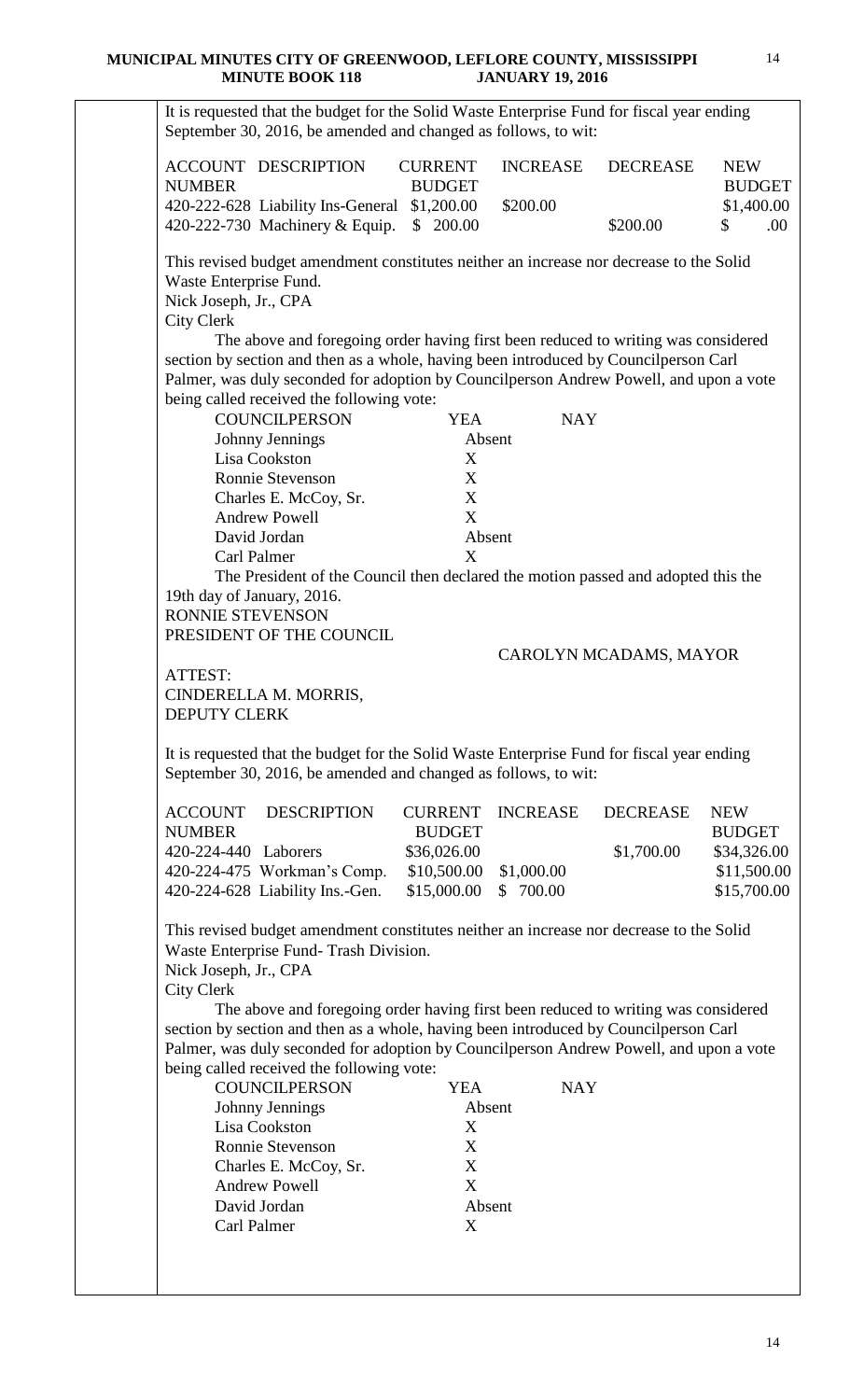The President of the Council then declared the motion passed and adopted this the 19th day of January, 2016. RONNIE STEVENSON PRESIDENT OF THE COUNCIL

## CAROLYN MCADAMS, MAYOR

ATTEST: CINDERELLA M. MORRIS, DEPUTY CLERK

It is requested that the budget for the Police Department for fiscal year ending September 30, 2016 be amended and changed as follows, to wit:

| <b>Account</b><br><b>Number</b> | <b>Description</b>            | <b>Current</b><br><b>Budget</b> | <b>Increase</b> | <b>Decrease</b> | <b>Revised</b><br><b>Budget</b> |
|---------------------------------|-------------------------------|---------------------------------|-----------------|-----------------|---------------------------------|
| 105-100-689                     | <b>Narcotics</b><br>Detection | \$10,170.00                     |                 | \$2,000.00      | \$8,170.00                      |
|                                 | Uniforms $\&$                 |                                 |                 |                 |                                 |
| 105-100-550                     | Accessories                   | \$3,500.00                      | \$2,000.00      |                 | \$5,500.00                      |
| <b>Total</b>                    |                               | \$13,670.00                     | \$2,000.00      | \$2,000.00      | \$13,670.00                     |

This revised budget does not constitute an increase or decrease to the overall budget. Chief Raymond Moore

Greenwood Police Dept

 The above and foregoing order having first been reduced to writing was considered section by section and then as a whole, having been introduced by Councilperson Carl Palmer, was duly seconded for adoption by Councilperson Andrew Powell, and upon a vote being called received the following vote:

| <b>COUNCILPERSON</b>    | YEA    | NAY |
|-------------------------|--------|-----|
| Johnny Jennings         | Absent |     |
| Lisa Cookston           | X      |     |
| <b>Ronnie Stevenson</b> | X      |     |
| Charles E. McCoy, Sr.   | X      |     |
| <b>Andrew Powell</b>    | X      |     |
| David Jordan            | Absent |     |
| Carl Palmer             | X      |     |

The President of the Council then declared the motion passed and adopted this the 19th day of January, 2016.

RONNIE STEVENSON

PRESIDENT OF THE COUNCIL.

CAROLYN MCADAMS, MAYOR

ATTEST: CINDERELLA M. MORRIS, DEPUTY CLERK

It is requested that the budget for Youth Center Rent for fiscal year ending September 30, 2016, be amended and changed as follows, to wit:

|                        | ACCOUNT DESCRIPTION           |               | CURRENT INCREASE DECREASE | <b>NEW</b>    |
|------------------------|-------------------------------|---------------|---------------------------|---------------|
| <b>NUMBER</b>          |                               | <b>BUDGET</b> |                           | <b>BUDGET</b> |
|                        | 002-000-398 Retained Revenues | $\sim$ 5 00   | \$3,000.00                | \$3,000.00    |
| $002-371-555$ Supplies |                               | \$1,000.00    | \$3,000.00                | \$4,000.00    |

This revised budget amendment does constitute an increase to Youth Center Rent Fund. Nick Joseph, Jr., CPA City Clerk

The above and foregoing order having first been reduced to writing was considered section by section and then as a whole, having been introduced by Councilperson Carl Palmer, was duly seconded for adoption by Councilperson Andrew Powell, and upon a vote being called received the following vote: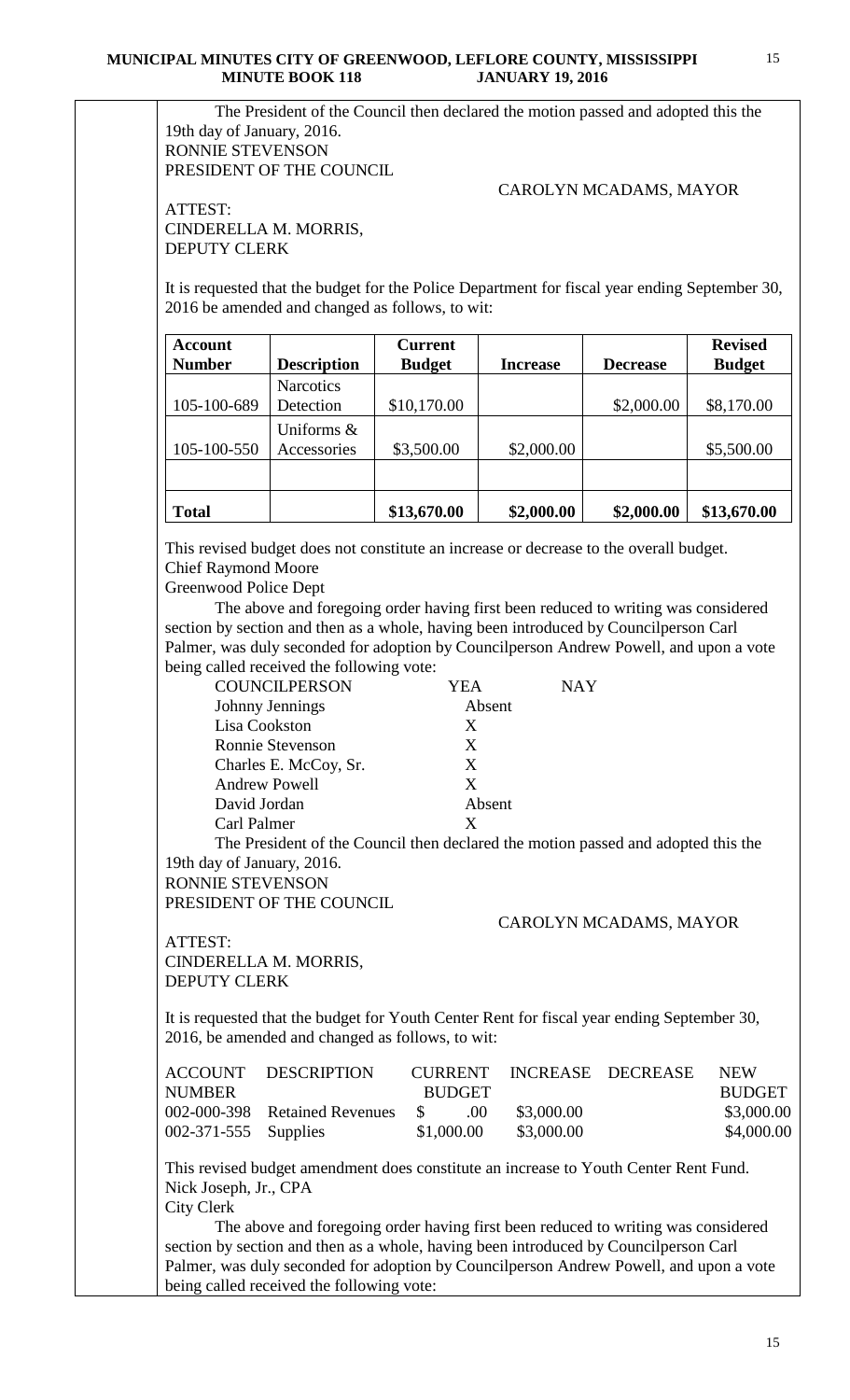| MINUTE DUUN 110                                                                                 | JANUART 17, 4010 |                                                                                    |
|-------------------------------------------------------------------------------------------------|------------------|------------------------------------------------------------------------------------|
| <b>COUNCILPERSON</b>                                                                            | <b>YEA</b>       | <b>NAY</b>                                                                         |
| Johnny Jennings                                                                                 | Absent           |                                                                                    |
| Lisa Cookston                                                                                   | X                |                                                                                    |
| Ronnie Stevenson                                                                                | X                |                                                                                    |
| Charles E. McCoy, Sr.                                                                           | X                |                                                                                    |
| <b>Andrew Powell</b>                                                                            | X                |                                                                                    |
| David Jordan                                                                                    | Absent           |                                                                                    |
| Carl Palmer                                                                                     | X                |                                                                                    |
|                                                                                                 |                  |                                                                                    |
|                                                                                                 |                  | The President of the Council then declared the motion passed and adopted this the  |
| 19th day of January, 2016.                                                                      |                  |                                                                                    |
| RONNIE STEVENSON                                                                                |                  |                                                                                    |
| PRESIDENT OF THE COUNCIL                                                                        |                  |                                                                                    |
|                                                                                                 |                  | CAROLYN MCADAMS, MAYOR                                                             |
| ATTEST:                                                                                         |                  |                                                                                    |
| CINDERELLA M. MORRIS,                                                                           |                  |                                                                                    |
| <b>DEPUTY CLERK</b>                                                                             |                  |                                                                                    |
|                                                                                                 |                  |                                                                                    |
| <b>RESOLUTION AUTHORIZING THE MAYOR</b>                                                         |                  |                                                                                    |
| AND CITY CLERK TO DO ALL THINGS                                                                 |                  |                                                                                    |
| <b>REASONABLE AND NECESSARY TO PAY</b>                                                          |                  |                                                                                    |
| ALL OBLIGATIONS ON THE DOCKET OF                                                                |                  |                                                                                    |
| <b>CLAIMS</b>                                                                                   |                  |                                                                                    |
| <b>WHEREAS</b> , the City from time to time incurs necessary reasonable expenses;               |                  |                                                                                    |
| and,                                                                                            |                  |                                                                                    |
| <b>WHEREAS</b> , all lawful obligations should be timely paid.                                  |                  |                                                                                    |
|                                                                                                 |                  | NOW, THEREFORE, BE IT RESOLVED BY THE COUNCIL OF THE CITY                          |
| OF GREENWOOD, LEFLORE COUNTY, MISSISSIPPI:                                                      |                  |                                                                                    |
| <b>SECTION 1:</b> The Mayor and the City Clerk should be and they are hereby                    |                  |                                                                                    |
| authorized to do all things reasonable and necessary to pay all those obligations listed in the |                  |                                                                                    |
| "DOCKET OF CLAIMS," BOOK 63, CITY OF GREENWOOD, JANUARY 19, 2016,                               |                  |                                                                                    |
| CITY COUNCIL MEETING.                                                                           |                  |                                                                                    |
|                                                                                                 |                  | The above and foregoing resolution, after having been first reduced to writing and |
| read by the Clerk of the Council, was introduced by Councilperson Carl Palmer, seconded by      |                  |                                                                                    |
| Councilperson Andrew Powell, and was adopted by the following roll call to-wit:                 |                  |                                                                                    |
| <b>YEAS</b>                                                                                     | <b>NAYS</b>      |                                                                                    |
| Johnny Jennings - Absent                                                                        |                  |                                                                                    |
| Lisa Cookston                                                                                   |                  |                                                                                    |
|                                                                                                 |                  |                                                                                    |
| Ronnie Stevenson                                                                                |                  |                                                                                    |
| Charles E. McCoy, Sr.                                                                           |                  |                                                                                    |
| <b>Andrew Powell</b>                                                                            |                  |                                                                                    |
| David Jordan - Absent                                                                           |                  |                                                                                    |
| Carl Palmer                                                                                     |                  |                                                                                    |
|                                                                                                 |                  |                                                                                    |
| Council President Stevenson said that since there is only one appointment on the                |                  |                                                                                    |
| appointment agenda Council will vote on it first and then vote on the reappointment in a        |                  |                                                                                    |
| block.                                                                                          |                  |                                                                                    |
|                                                                                                 |                  |                                                                                    |
| IN RE: APPOINTMENT AGENDA                                                                       |                  |                                                                                    |
| A RESOLUTION CONFIRMING                                                                         |                  |                                                                                    |
| THE APPOINTMENT OF LAUREN                                                                       |                  |                                                                                    |
| <b>ADAMS TO THE GREENWOOD</b>                                                                   |                  |                                                                                    |
| <b>PLANNING COMMISSION</b>                                                                      |                  | - Adopted Unanimously                                                              |
|                                                                                                 |                  |                                                                                    |
| A RESOLUTION CONFIRMING                                                                         |                  |                                                                                    |
| THE REAPPOINTMENT OF ROBIN                                                                      |                  |                                                                                    |
| <b>O'BRYANT TO THE GREENWOOD</b>                                                                |                  |                                                                                    |
| <b>ADVISORY PARK COMMISSION</b>                                                                 |                  |                                                                                    |

**FOR WARD 1 – Adopted Unanimously**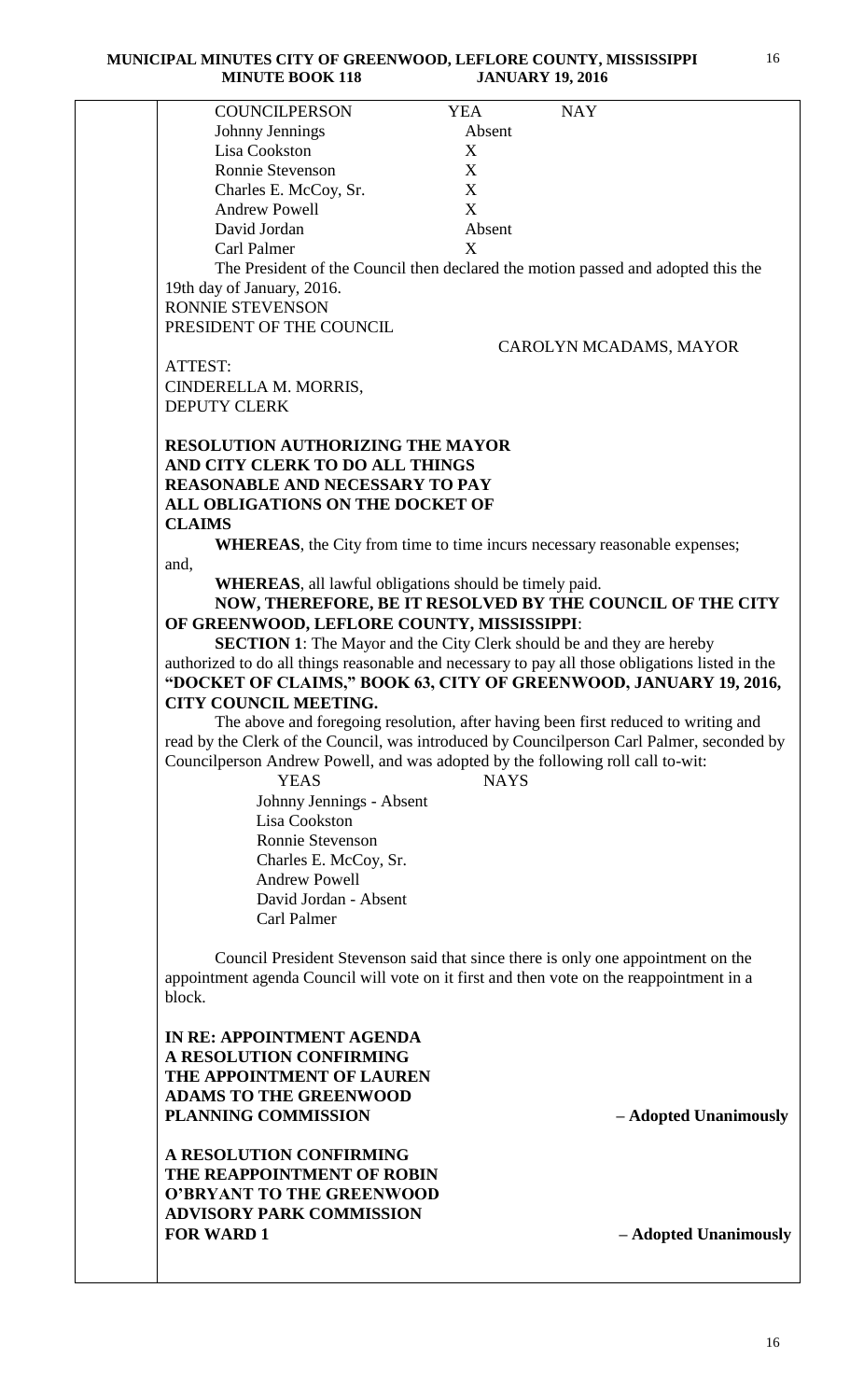| THE REAPPOINTMENT OF TONI                                                       |                       |
|---------------------------------------------------------------------------------|-----------------------|
| <b>POWERS TO THE GREENWOOD</b>                                                  |                       |
| <b>TOURISM COMMISSION FOR</b>                                                   |                       |
| <b>WARD1</b>                                                                    | - Adopted Unanimously |
| A RESOLUTION CONFIRMING                                                         |                       |
| THE REAPPOINTMENT OF                                                            |                       |
| <b>VALLRIE DORSEY TO THE CITY</b>                                               |                       |
| <b>ELECTION COMMISSION</b>                                                      | - Adopted Unanimously |
| <b>A RESOLUTION CONFIRMING</b>                                                  |                       |
| <b>THE REAPPOINTMENT OF BO</b>                                                  |                       |
| <b>ROACH TO THE GREENWOOD</b>                                                   |                       |
| <b>ADVISORY PARK COMMISSION</b>                                                 |                       |
| <b>FOR WARD 4</b>                                                               | - Adopted Unanimously |
| A RESOLUTION CONFIRMING                                                         |                       |
| THE REAPPOINTMENT OF                                                            |                       |
| <b>MARLENE JOHNSON TO THE</b>                                                   |                       |
| <b>GREENWOOD TOURISM</b>                                                        |                       |
| <b>COMMISSION FOR WARD 4</b>                                                    | - Adopted Unanimously |
| <b>A RESOLUTION APPROVING</b>                                                   |                       |
| THE REAPPOINTMENT OF                                                            |                       |
| <b>MABLE WHITKER TO THE</b>                                                     |                       |
| <b>PLANNING COMMISSION</b>                                                      | - Adopted Unanimously |
| A RESOLUTION CONFIRMING                                                         |                       |
| <b>THE REAPPOINTMENT OF</b>                                                     |                       |
| <b>TIM TYLER TO THE</b>                                                         |                       |
| <b>GREENWOOD TOURISM</b>                                                        |                       |
| <b>COMMISSION FOR WARD 2</b>                                                    | - Adopted Unanimously |
| IN RE: ROUTINE ITEMS AGENDA                                                     |                       |
| A RESOLUTION APPROVING AN                                                       |                       |
| <b>AGREEMENT BETWEEN THE CITY</b>                                               |                       |
| OF GREENWOOD AND LANDDESIGN,                                                    |                       |
| <b>INC. FOR BIDDING SERVICES FOR</b><br>THE RAIL SPIKE PARK PROJECT             |                       |
|                                                                                 | - Adopted Unanimously |
| <b>RESOLUTION AUTHORIZING THE</b>                                               |                       |
| <b>CITY OF GREENWOOD TO ENTER</b>                                               |                       |
| <b>INTO A STATEWIDE MUTUAL AID</b>                                              |                       |
| <b>COMPACT (SMAC)</b>                                                           | - Adopted Unanimously |
| <b>RESOLUTION AUTHORIZING</b>                                                   |                       |
| A LEASE AGREEMENT BY AND                                                        |                       |
| <b>BETWEEN SOUTHERN PLANTING</b>                                                |                       |
| <b>COMPANY AND THE CITY OF</b>                                                  |                       |
| <b>GREENWOOD</b>                                                                | - Adopted Unanimously |
| IN RE: STUDY AGENDA - January 11, 2016 Historic Preservation Commission minutes |                       |
| Council President Stevenson advised Council that the January 11, 2016 Historic  |                       |
| Preservation Commission minutes are for them to review.                         |                       |

17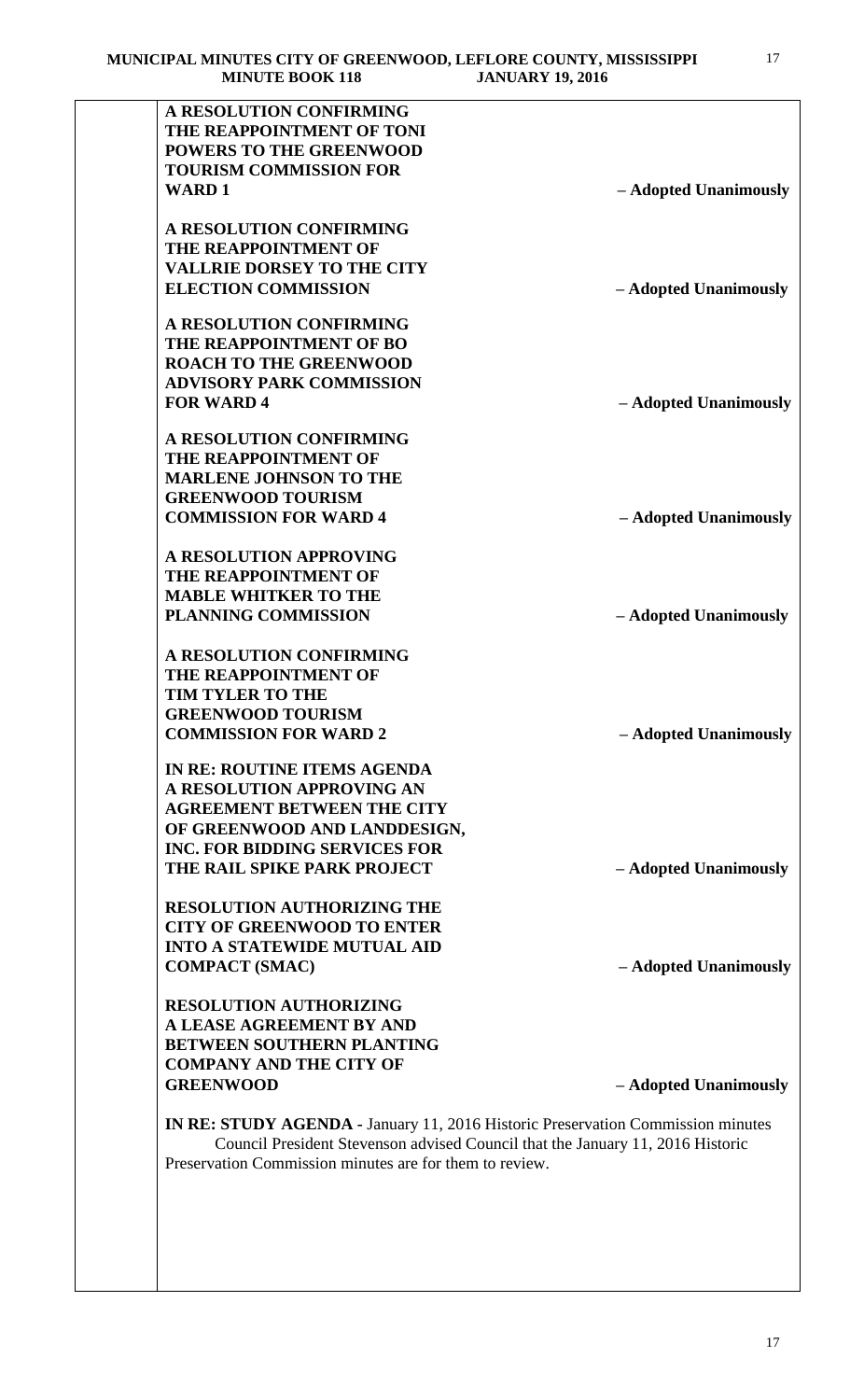| MINUTE DOOR 110                        | JANUANI 19, 2010                                  |
|----------------------------------------|---------------------------------------------------|
| <b>ADJOURNED</b>                       | THERE BEING NO FURTHER BUSINESS, THIS MEETING WAS |
|                                        | RONNIE STEVENSON, PRESIDENT                       |
|                                        | JOHNNY JENNINGS, VICE PRESIDENT                   |
|                                        | <b>LISA COOKSTON</b>                              |
|                                        | CHARLES E. MCCOY, SR.                             |
|                                        | <b>ANDREW POWELL</b>                              |
|                                        | <b>DAVID JORDAN</b>                               |
|                                        | <b>CARL PALMER</b>                                |
|                                        |                                                   |
|                                        |                                                   |
|                                        |                                                   |
| <b>CERTIFIED BY:</b>                   |                                                   |
| NICK JOSEPH, JR.,<br><b>CITY CLERK</b> |                                                   |
|                                        |                                                   |
|                                        |                                                   |
|                                        |                                                   |
|                                        |                                                   |
|                                        |                                                   |
|                                        |                                                   |
|                                        |                                                   |